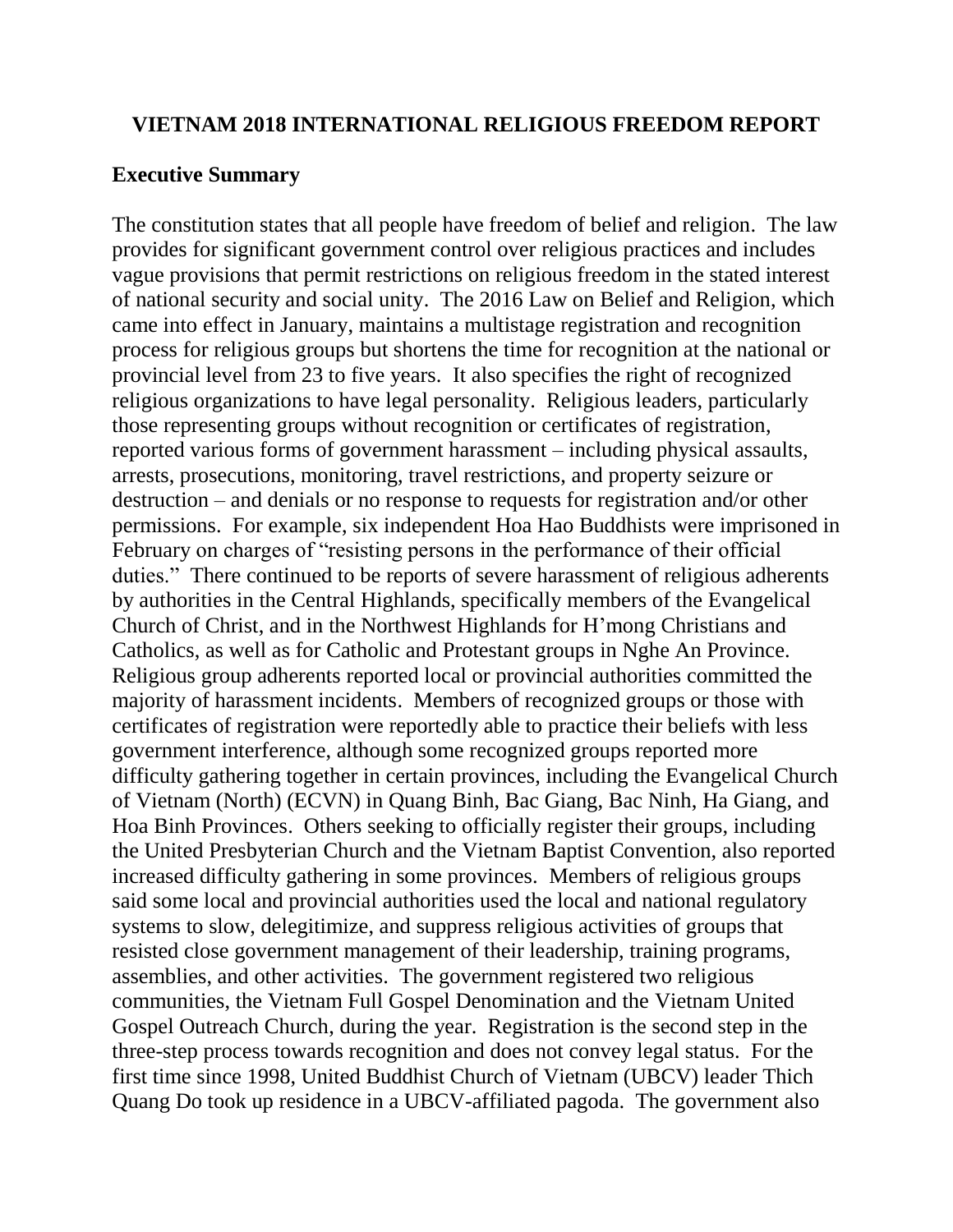allowed renowned Buddhist leader Thich Nhat Hanh to return to the country. Hanh resided at Tu Hieu Pagoda in Hue at year's end, and adherents reported no difficulties visiting him. Hanh also received diplomats and senior government leaders.

There were several reports of registered Cao Dai adherents preventing adherents of the unsanctioned Cao Dai from performing certain religious rituals. There continued to be some incidents of harassment of Catholics by the progovernment Red Flag Association, although the group reportedly dissolved itself in March.

The Ambassador and senior embassy and consulate general officials urged authorities to allow all religious groups to operate freely, including the independent UBCV, Protestant and Catholic house churches, and independent and "pure" Hoa Hao and Cao Dai groups. They sought greater freedom for recognized religious groups and urged an end to restrictions on and harassment of groups without recognition or registration. The Ambassador, Consul General in Ho Chi Minh City, and senior embassy officers advocated for religious freedom in visits across the country, including to the Central Highlands. The Ambassador and officials met regularly and maintained recurring contact with religious leaders across the country. The U.S. Ambassador at Large for International Religious Freedom met with the chairman of the Government Committee on Religious Affairs in Washington, D.C. in July and raised concerns about implementation of the new law, the status of religious believers detained or imprisoned, and the situation of ethnic religious minority groups. The Ambassador at Large and a senior official from the Bureau of Democracy Human Rights and Labor raised issues of religious freedom during the annual U.S.-Vietnam Human Rights Dialogue in Washington in May.

# **Section I. Religious Demography**

The U.S. government estimates the total population at 97 million (July 2018 estimate). According to statistics released by the Government Committee for Religious Affairs (CRA), 26.4 percent of the population is categorized as religious believers: 14.91 percent is Buddhist, 7.35 percent Roman Catholic, 1.09 percent Protestant, 1.16 percent Cao Dai, and 1.47 percent Hoa Hao Buddhist. Within the Buddhist community, Mahayana Buddhism is the dominant affiliation of the Kinh (Viet) ethnic majority, while approximately 1.2 percent of the total population, almost all from the ethnic minority Khmer group, practices Theravada Buddhism. Smaller religious groups that combined constitute less than 0.16 percent of the population include a devotional form of Hinduism, mostly practiced by an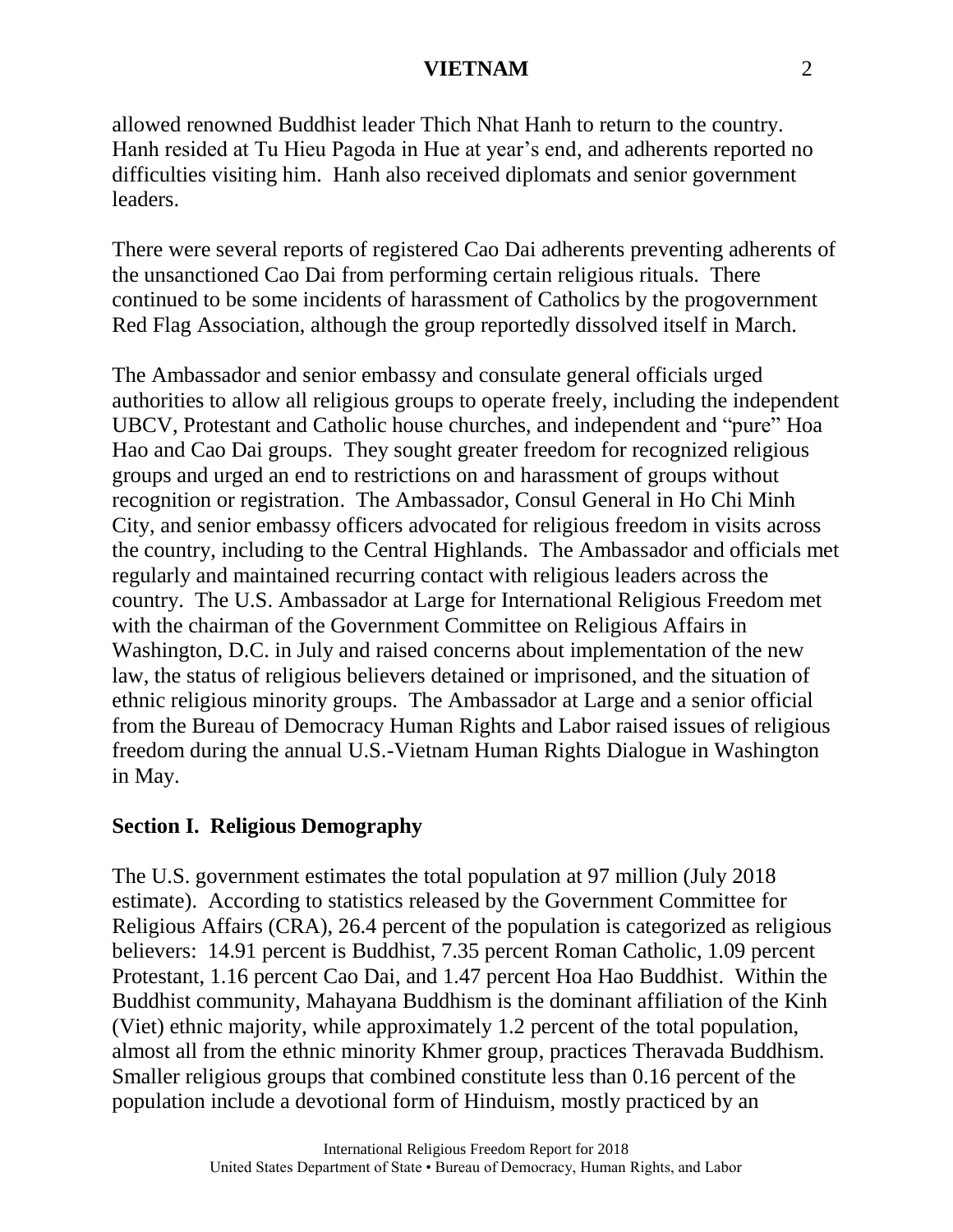estimated 70,000 ethnic Cham in the south-central coastal area; approximately 80,000 Muslims scattered throughout the country (approximately 40 percent are Sunnis; the remaining 60 percent practice Bani Islam); an estimated 3,000 members of the Baha'i Faith; and approximately 1,000 members of The Church of Jesus Christ of Latter-day Saints (Church of Jesus Christ). Religious groups originating within the country (Buu Son Ky Huong, Tu An Hieu Nghia, Minh Su Dao, Minh Ly Dao, Tinh Do Cu Si Phat Hoi, Phat Giao Hieu Nghia Ta Lon) comprise a total of 0.34 percent. A small, mostly foreign, Jewish population resides in Hanoi and Ho Chi Minh City.

Other citizens say they have no religious affiliation, or practice animism or the veneration of ancestors, tutelary and protective saints, national heroes, or local, respected persons. Many individuals blend traditional practices with religious teachings, particularly Buddhism and Christianity.

Ethnic minorities constitute approximately 14 percent of the population. Based on adherents' estimates, two-thirds of Protestants are members of ethnic minorities, including groups in the Northwest Highlands (H'mong, Dzao, Thai, and others) and in the Central Highlands (Ede, Jarai, Sedang, and M'nong, among others, including groups referred to as Montagnards). The Khmer Krom ethnic group overwhelmingly practices Theravada Buddhism.

# **Section II. Status of Government Respect for Religious Freedom**

# **Legal Framework**

The constitution states that all individuals have the right to freedom of belief and religion, including the freedom to follow no religion. The constitution acknowledges the right to freedom of religion or belief of those whose rights are limited, including inmates or any foreigners and stateless persons. The constitution states all religions are equal before the law and the state must respect and protect freedom of belief and religion. The constitution prohibits citizens from violating the freedom of belief and religion or taking advantage of a belief or religion in order to violate the law.

The Law on Belief and Religion and implementing Decree 162, which came into effect on January 1, serve as the primary documents governing religious groups and their activities. At year's end, a decree prescribing penalties for noncompliance with the new law had yet to be finalized. The law reiterates citizens' rights to freedom of belief and religion and that individuals may not use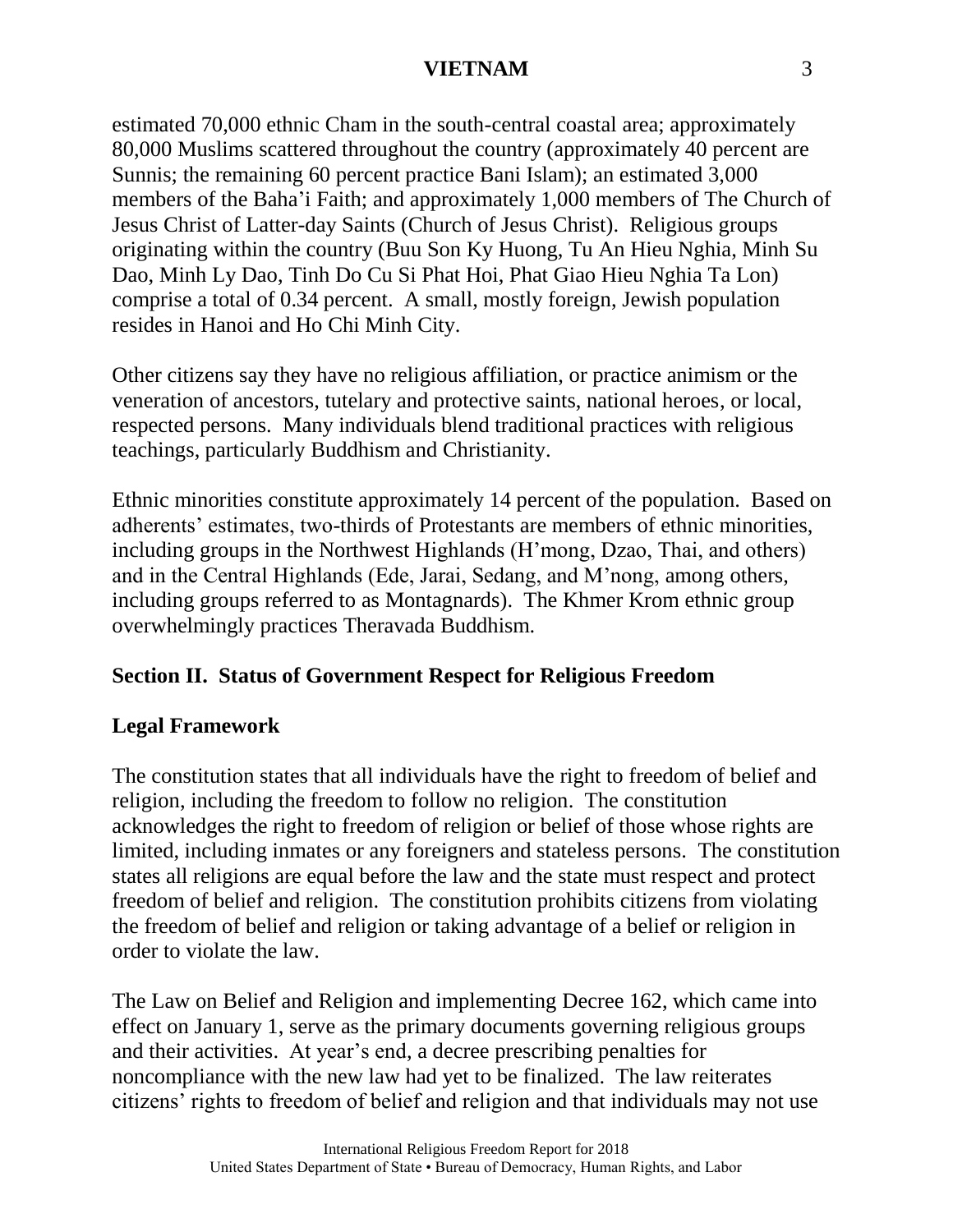the right of belief and religious freedom to undermine peace, national independence, and unification; incite violence or propagate wars; proselytize in contravention of the state's laws and policies; divide people, nationalities, or religions; cause public disorder; infringe upon the life, health, dignity, honor and/or property of others; impede the exercise of civic rights and performance of civic obligations; or conduct superstitious activities or otherwise violate the law.

The government recognizes 38 religious organizations and one dharma practice (a set of spiritual practices) that affiliate with 15 distinct religious traditions as defined by the government. The 15 religious traditions are: Buddhism, Islam, Baha'i, Catholicism, Protestantism, Church of Jesus Christ, Hoa Hao Buddhism, Cao Dai, Buu Son Ky Huong, Tinh Do Cu Si Phat Hoi, Tu An Hieu Nghia, Phat Duong Nam Tong Minh Su Dao, Minh Ly Dao Tam Tong Mieu, Khmer Brahmanism, and Hieu Nghia Ta Lon Buddhism. Distinct denominations within these religious traditions must seek their own registration and/or recognition. Three additional groups – the Assemblies of God, Ta Lon Dutiful and Loyal Buddhism, and Vietnam Full Gospel Church – have "registration for religious operation" but are not recognized as official organizations.

The law provides for government control over religious practices and permits restrictions on religious freedom in the interest of "national security" and "social unity."

The new law reduced the waiting period for a religious group, and its affiliate group or groups, to obtain recognition from 23 years to five years and for the first time specifies that recognized religious organizations and their affiliates are noncommercial legal entities. The law also specifies that religious organizations be allowed to conduct educational, health, social protection, charitable, and humanitarian activities in accordance with the relevant laws, but it does not specify which law prevails in instances in which the law may contradict other laws, or where other laws do not have clear provisions, such as the Law on Education.

The CRA is responsible for implementing religious laws and decrees, and it maintains offices at the central, provincial, and, in some areas, district level. The law lays out specific responsibilities for central-, provincial-, and local-level CRA offices and delegates certain religion-related management tasks to provincial- and local-level people's committees (i.e., local leaders). The central-level CRA is charged with disseminating information to authorities and assuring uniform compliance with the legal framework on religion at the provincial, district, commune, and village levels.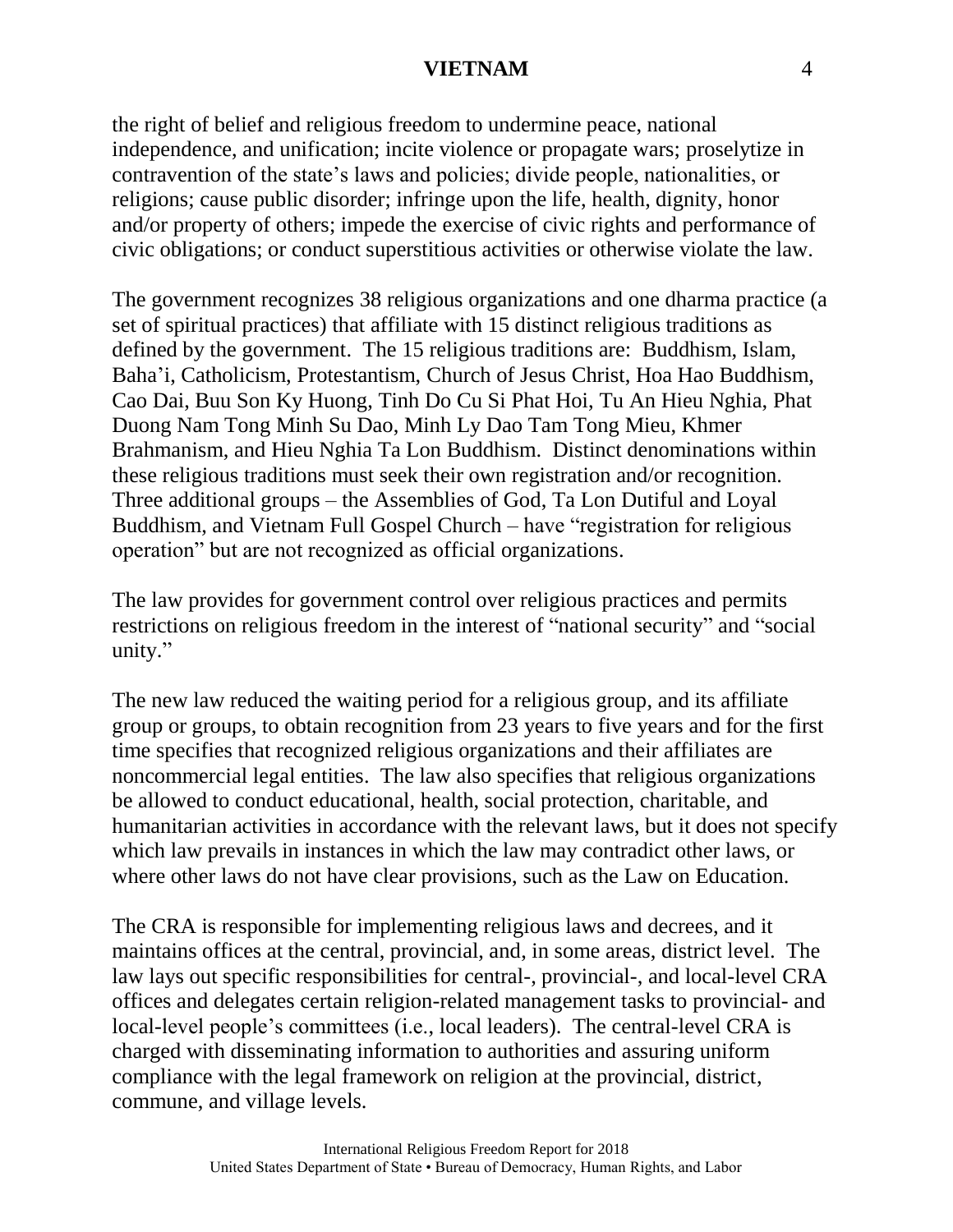By law, forcing others to follow or renounce a religion or belief is prohibited.

The law requires "religious practices" to register with communal authorities where the "lawful premises for the religious practice is based" and prescribes two stages of institutionalization for religious organizations seeking to gather at a specified location to "practice worship rituals, pray, or express their religious faith." The first stage is "registration for religious operation" with the provincial- or nationallevel CRA, depending on the geographic extent of the group's activities. A registration for religious operation allows the group to organize religious ceremonies and religious practice; preach and conduct religious classes at approved locations; elect, appoint, or designate functionaries; repair or renovate the headquarters; engage in charitable or humanitarian activities; and organize congresses to approve its charter. To obtain this registration, the group must submit a detailed application package with information about its doctrine, history, bylaws, leaders, and members and proof it has a legal meeting location. The relevant provincial CRA office or the Ministry of Home Affairs (MHA), depending on whether the group in question is operating in one or more provinces, is responsible for approving a valid application for registration within 60 days of receipt. The relevant provincial CRA office or the MHA is required to provide any rejection in writing.

The second stage of institutionalization is recognition. A religious group may apply for recognition after it has operated continuously for at least five years since the date of receiving the "registration for religious operation." The religious group is required to have a legal charter and bylaws, leaders in good standing without criminal records, and to have managed assets and conducted transactions autonomously. To obtain such recognition, the group must submit a detailed application package to the provincial or national level CRA, depending on the geographic extent of the organization. The application dossier must include a written request specifying the group's structure, membership, geographical scope of operation and headquarters location; summary of history, dogmas, canon laws and rites; list and resumes, judicial records, and summary of religious activities of the organization's representative and tentative leaders; charter; declaration of the organization's lawful assets; and proof of lawful premises to serve as a headquarters. The relevant provincial people's committee or the MHA is responsible for approving a valid application for recognition within 60 days of receipt. The relevant provincial people's committee or MHA is required to provide any rejection in writing. Recognition allows the religious group to conduct religious activities in accordance with the religious organization's charter; organize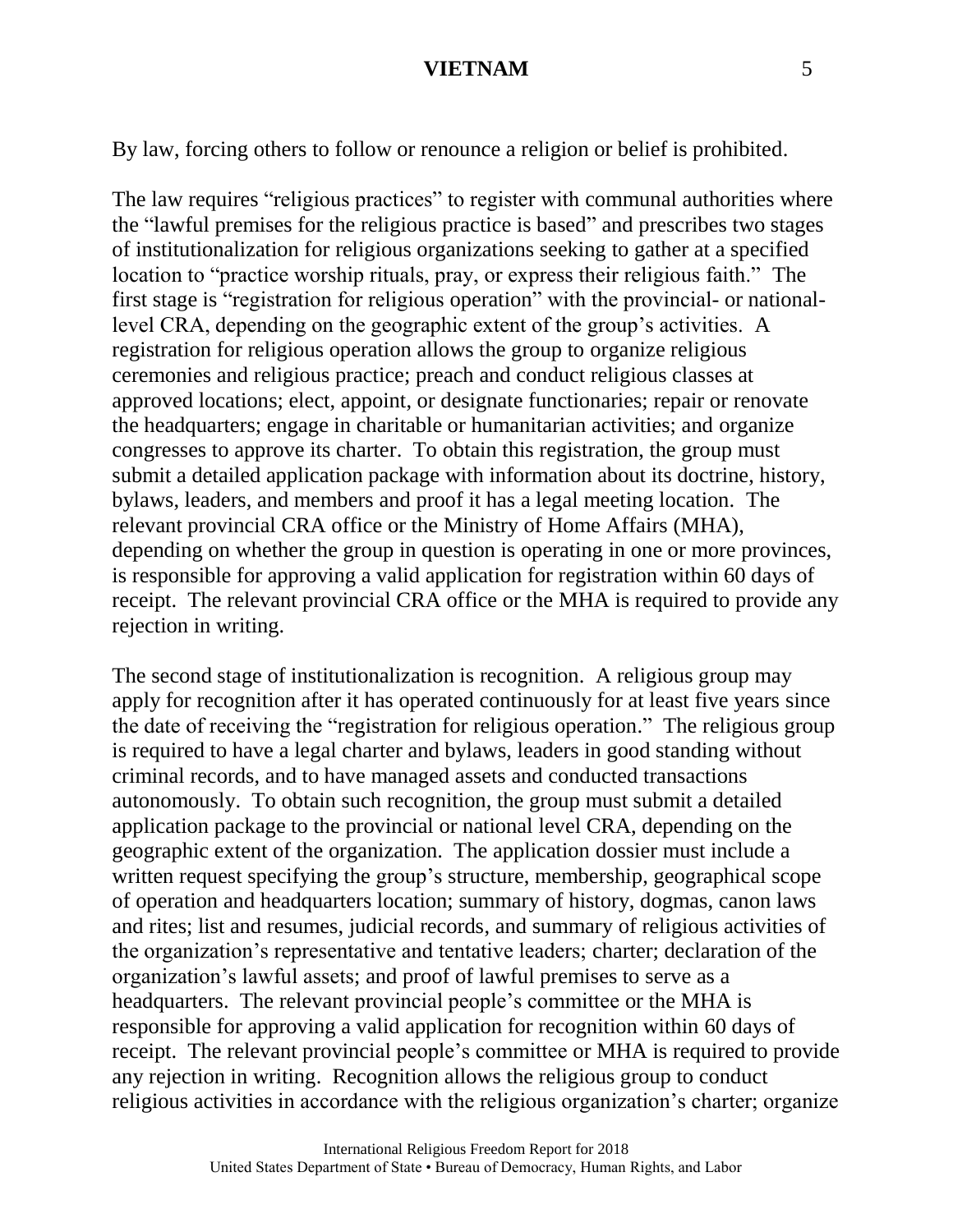religious practice; publish religious texts, books, and other publications; produce, export, and import religious cultural products and religious articles; renovate, upgrade, or construct new religious establishments; and receive lawful donations from domestic and foreign sources, among other rights.

The law states that religious organizations and their affiliates, clergy, and believers have the right to file complaints or civil and administrative lawsuits, or make formal complaints about government officials or agencies (denunciations) under the relevant laws and decrees. The law also states that organizations and individuals have the right to bring civil lawsuits in court regarding the actions of religious groups or believers. There were no specific analogous provisions in the previous laws.

The law provides a separate process for unregistered, unrecognized religious organizations or groups of individuals to receive permission for specific religious activities by submitting an application package to the commune-level people's committee. Current regulations require the people's committee to respond in writing to such an application within 20 working days of receipt. The law specifies that a wide variety of religious activities require advance approval or registration from the authorities at the central and/or local levels. These activities include "belief activities" (defined as traditional communal practices related to ancestor, hero, or folk worship); "belief festivals" being held for the first time; the establishment, split, or merger of religious affiliates; the ordination, appointment, or assignment of religious administrators (or clergy with administrative authority); establishment of a religious training facility; conducting religious training classes; holding major religious congresses; organizing religious events, preaching or evangelizing outside of approved locations; traveling abroad to conduct religious activities or training; and joining a foreign religious organization.

Certain religious activities do not require advance approval, but instead require notification to the appropriate authorities. Activities requiring notification include recurring or periodic "belief festivals"; dismissal of clergy; conducting fundraising activities; notification of enrollment figures at a seminary or religious school; the repair or renovation of religious facilities not considered cultural-historical relics; ordination, appointment, or assignment of religious clergy (such as monks); transfers or dismissals of religious administrators (or clergy with administrative authority); conducting operations at an approved religious training facility; routine religious activities (defined as "religious preaching, practicing religious tenets and rites, and management of a religious organization"); and internal conferences of a religious organization.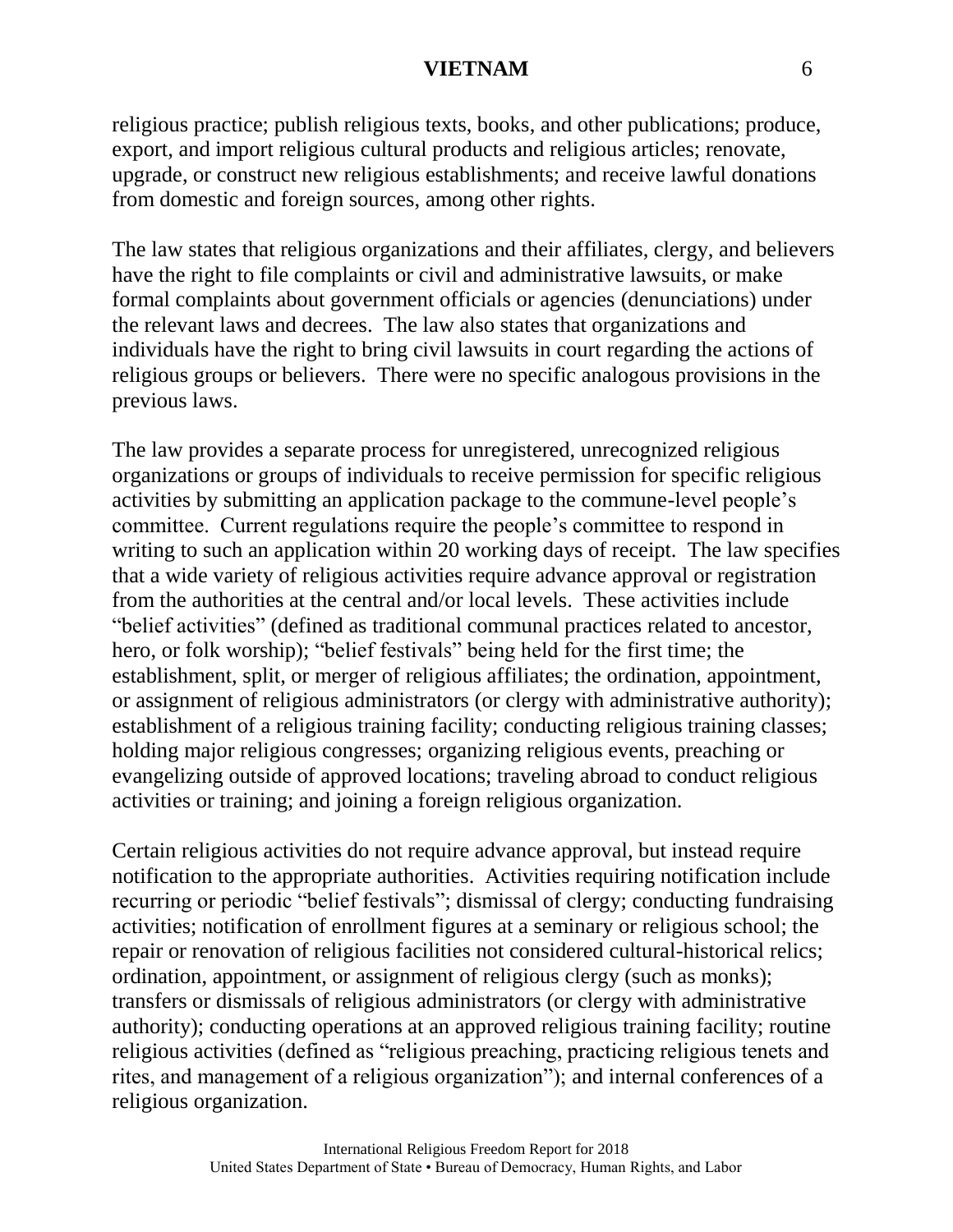The law provides prisoners access to religious materials, with conditions, while in detention. It reserves authority for the government to restrict the "assurance" of that right. Decree 162 states detainees may use religious documents that are legally published and circulated, in line with legal provisions on custody, detention, prison, or other types of confinement. This use and/or practice must not affect rights to belief/religion or nonbelief/religion of others or go against relevant laws. The decree states the Ministry of Public Security, Ministry of Defense, and Ministry of Labor, Invalids, and Social Affairs shall be responsible for providing guidelines on the management of religious documents, and the time and venue for the use of these documents.

The law specifies that religious organizations must follow numerous other laws for certain activities. Religious organizations are allowed to conduct educational, health, charitable, and humanitarian activities in accordance with the relevant laws, but the law does not provide clarification as to which activities are permitted. In addition, construction or renovation of religious facilities must be undertaken in accordance with relevant laws and regulations on construction and foreigners participating in religious activities must abide by immigration law.

The law states that publishing, producing, exporting, or importing religious texts must be in accordance with laws and regulations related to publishing. Publishing legislation requires all publishers be licensed public entities or state-owned enterprises. Publishers must receive prior government approval to publish all documents, including religious texts. By decree, only the Religious Publishing House may publish religious books. Any bookstore may sell legally published religious texts and other religious materials.

The constitution states the government owns and manages all land on behalf of the people. According to the law, land use by religious organizations must conform to the land law and its related decrees. The land law recognizes that licensed religious institutions and schools may acquire land-use rights and be allocated or leased land. The law specifies religious institutions are eligible for state compensation if their land is seized under eminent domain. The law allows provincial-level people's committees to seize land via eminent domain in order to facilitate the construction of religious facilities.

Under the law, provincial-level people's committees may grant land-use certificates for a "long and stable term" to religious institutions if they have permission to operate, the land is dispute-free, and the land was not acquired via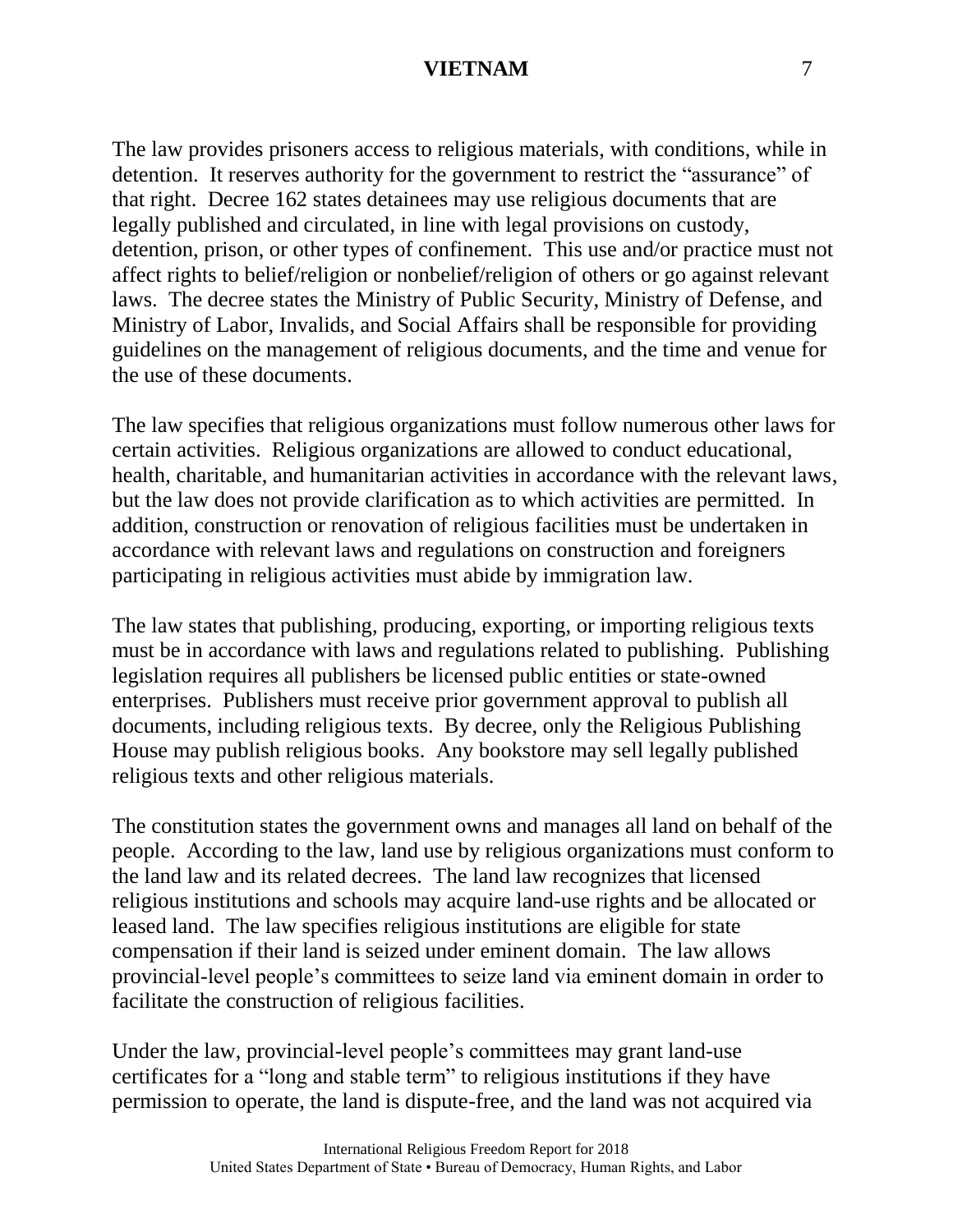transfer or donation after July 1, 2004. Religious institutions are not permitted to exchange, transfer, lease, donate, or mortgage their land-use rights. In land disputes involving a religious institution, the chairperson of the provincial-level people's committee has authority to settle disputes. Those who disagree with the chairperson's decision may appeal to the minister of natural resources and environment or file a lawsuit in court.

In practice, if a religious organization has not obtained recognition, members of the congregation may acquire a land-use title individually, but not corporately as a religious establishment.

The renovation or upgrade of facilities owned by religious groups also requires notification to authorities, although it does not necessarily require a permit, depending on the extent of the renovation.

The government does not permit religious instruction in public and private schools. Private schools are required to follow a government-approved curriculum, which does not allow for religious instruction. The government does not permit religious groups to run private schools; however, some religious groups, such as Catholics and Buddhists, run kindergartens, and some Christian churches have seminaries.

The law no longer requires individuals to specify their religious affiliation on national identification cards.

There are separate provisions of the law for foreigners legally residing in the country to request permission to conduct religious activities, teach, attend local religious training, or preach in local religious institutions. The law requires religious organizations or citizens to receive government permission in advance of hosting or conducting any religious activities involving foreign organizations, foreign individuals, or travel abroad. Current regulations also contain requirements for foreigners conducting religious activities within the country, including those involved in religious training, ordination, and leadership, to seek permission for their activities.

The country is a party to the International Covenant on Civil and Political Rights.

# **Government Practices**

On February 9, a court in An Giang Province sentenced six independent Hoa Hao Buddhists – Bui Van Trung, Bui Van Tham, Nguyen Hoang Nam, Le Thi Hong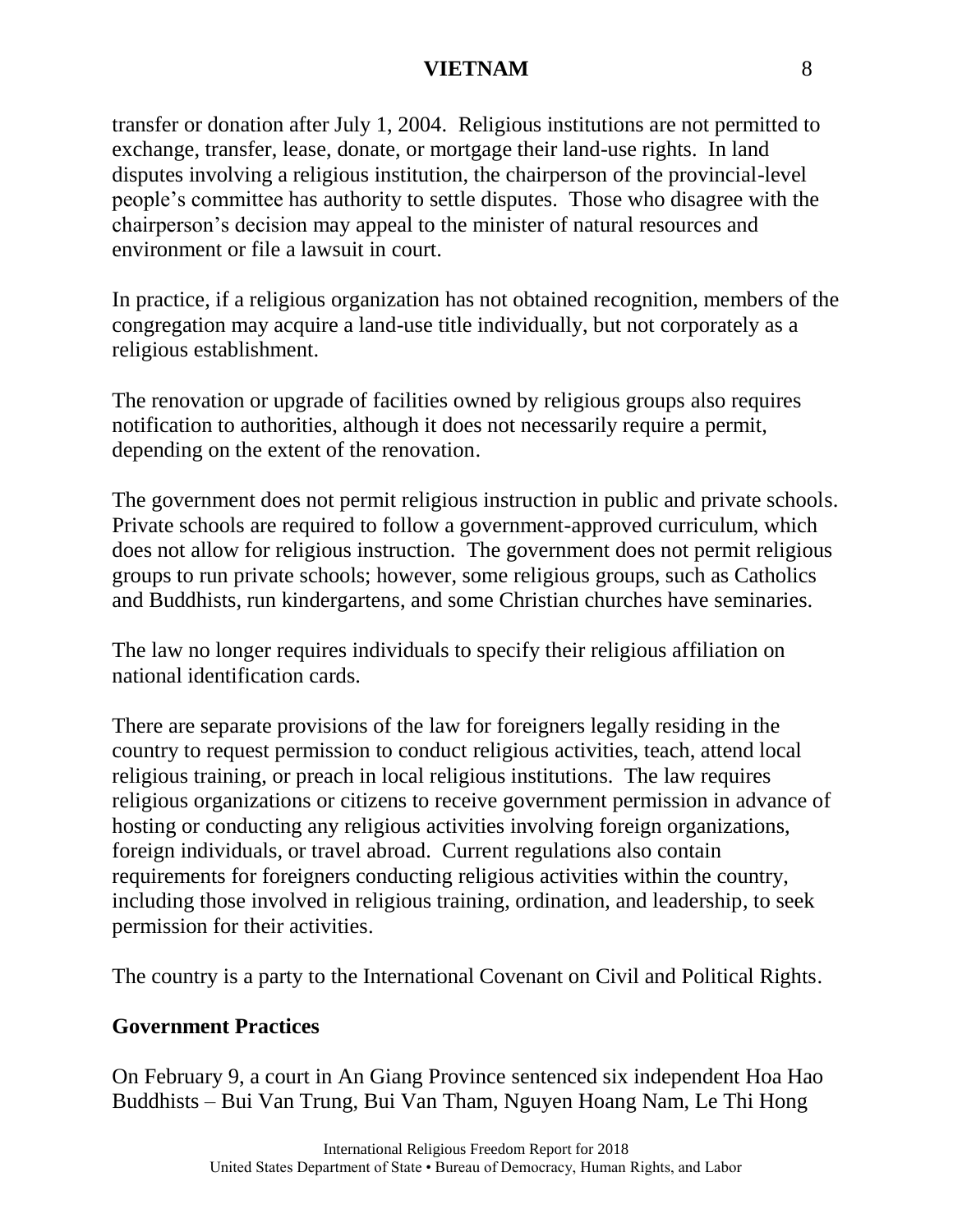Hanh, Le Thi Hen, and Bui Thi Bich Tuyen – to two to six years in prison on charges of "resisting persons in the performance of their official duties." Bui Van Trung was additionally charged with "causing public disorder." Le Thi Hen's sentence was later suspended due to health concerns, and authorities had not yet forced Bui Thi Bich Tuyen to report to prison. According to the indictment by the People's Procuracy of An Phu District in November 2017, the defendants "disturbed the public order and impacted the safety and order of the traffic, causing a traffic jam on national route 91C by hindering, obstructing, pushing, and screaming to provoke and denounce transportation police." According to Radio Free Asia, the basis of the charges against Trung was that in April 2017 family members and friends attempted to hold an unregistered death anniversary commemoration in Trung's home prayer hall.

On April 5, a court in Hanoi sentenced independent Hoa Hao follower and religious freedom and human rights activist Nguyen Bac Truyen and Protestant Pastor Nguyen Trung Ton to 11 years and 12 years in prison, respectively, for "carrying out activities aimed at overthrowing the administration." Both had been associated with a group called the Brotherhood for Democracy and were tried with several other prominent human rights activists. Truyen ran the Vietnamese Political and Religious Prisoners Friendship Association and, among other activities, advocated for the rights of independent and unregistered Hoa Hao followers. Ton was a long-time advocate for human rights and religious freedom. He had been a member of Interfaith Council in Ho Chi Minh City, a group composed predominately of representatives of unregistered religions.

The family members of Ma Seo Sung, a H'mong Protestant man who died in police custody in 2017, were forced by local authorities to leave their homes during the year after repeated harassment, including threats of arrest, from local authorities in Buon Ma Thuot, Dak Lak Province, after they publicized details of Ma Seo Sung's death, according to individuals close to the family. The family said commune police arrested Ma Seo Sung in 2017 under suspicion of "searching for a new Christian homeland."

On April 12, a court in Thai Nguyen Province sentenced four Falun Gong practitioners to a total of nine years' imprisonment for theft. According to independent media, local authorities confiscated their assets (including drums, loudspeakers, and drumsticks) when they practiced spiritual exercises in a park. Subsequently, the four practitioners reportedly came to the authorities' office and took back their assets without consent.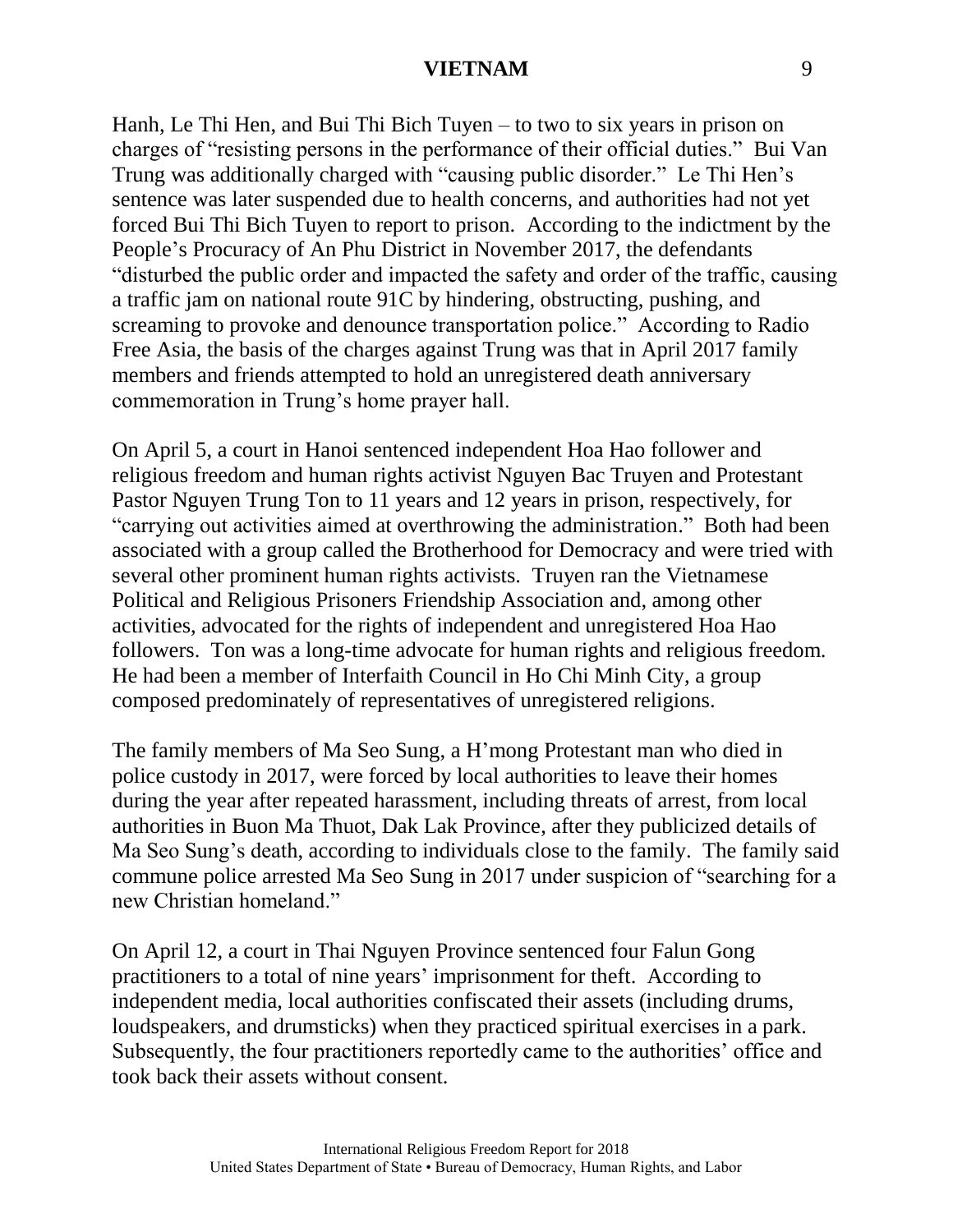Many independent and unsanctioned religious leaders who participated in the 2018 Southeast Asia Freedom of Religion or Belief Conference in Thailand reported they faced harassment upon their return to Vietnam, including Chang A Do, a local leader and member of the Evangelical Church of Vietnam who was harassed and threatened with arrest in October by Communist Party representatives from the central and local governments, and by police and plainclothes individuals in Doan Ket Village, Dak Ngo Commune, Tuy Duc District, Dak Nong Province, according to a nongovernmental organization (NGO). Government officials also prevented several from leaving the country to attend the event.

On October 3 and 4, commune and district police in Krong Pac District, Dak Lak Province, convened a public denunciation of Ksor Sun, Pastor Y Nuen Ayun, and Y Jon Ayun, all members of the Evangelical Church of Christ, according to an NGO. Police accused the individuals of going against the government and the Communist Party of Vietnam. Police reportedly said these individuals should be sentenced to up to 20 years in prison, and if they wanted to remain in the community, they must leave the Church of Christ.

In June staff working for the warden of Gia Trung Prison, Mang Yang District, Gia Lai Province, beat Pastor A Dao of the Evangelical Church of Christ, who advocated for religious freedom for his fellow church members in the Central Highlands, according to an NGO report.

Members of various ethnic minority groups in the Central Highlands collectively known as Montagnards stated government officials continued to assault, monitor, interrogate, arbitrarily arrest, and discriminate against them, in part because of their religious practices. Officials stated that "Degar" Christians incited violent separatism by ethnic minorities in the Central Highlands from 2001 through 2008. State-run media published articles cautioning individuals that Degar Protestantism aimed to undertake antigovernment activities.

In some cases, Montagnards stated ongoing social and religious persecution drove them to flee to Cambodia and Thailand, where some sought asylum. Several such asylum seekers in Thailand reported local-level (communal) Vietnamese authorities continued to harass them remotely, through social media and by harassing, intimidating, and in some cases threatening and physically assaulting family members back home.

In Song Ngoc Catholic parish, Vinh Diocese, Nghe An Province, there were multiple incidents of plainclothes individuals harassing parishioners and priests,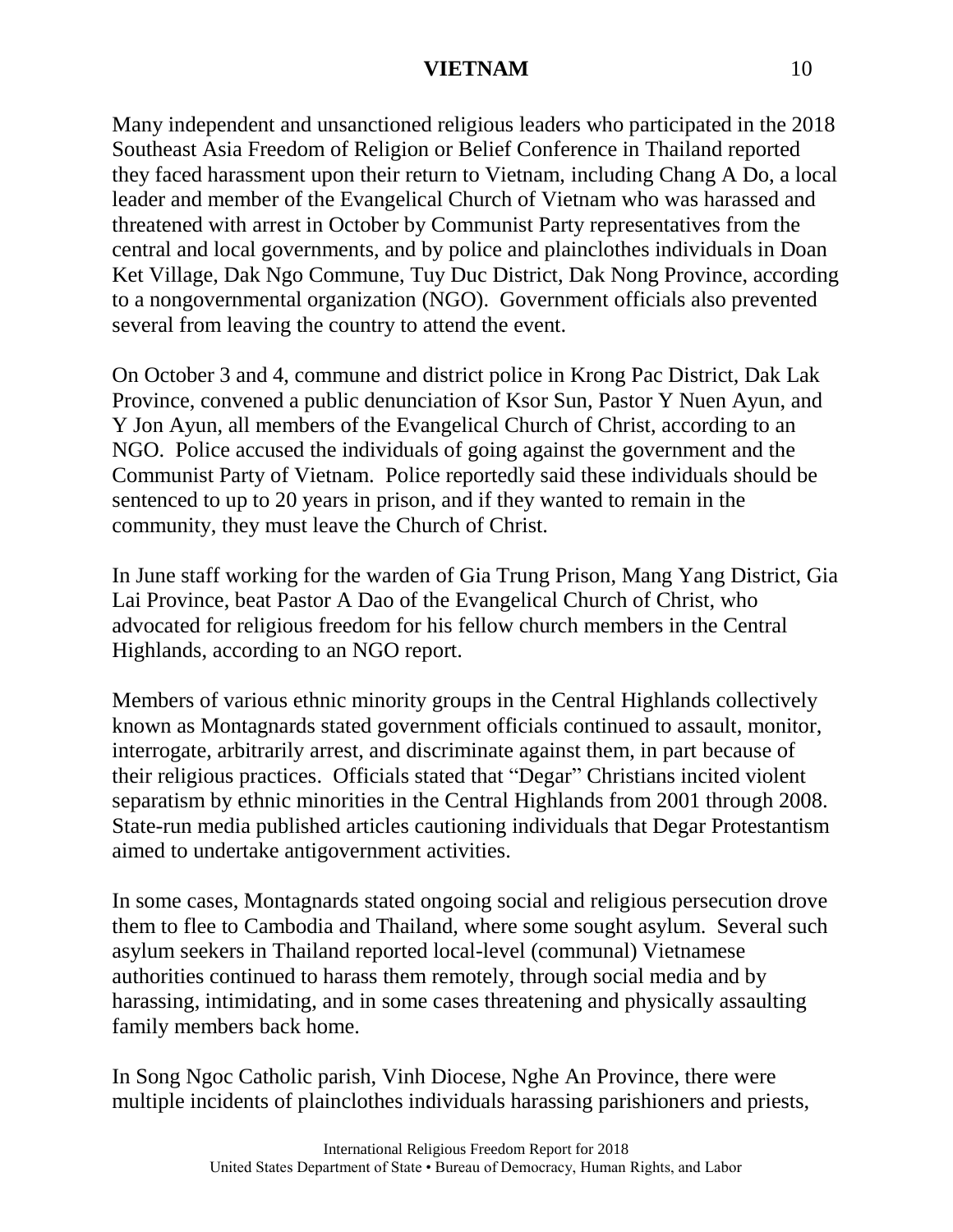assaulting parishioners, and damaging church property and the property of parishioners, according to Catholic representatives and NGOs.

In April plainclothes individuals assaulted parishioners of Dong Kieu parish at Dien My Commune, Nghe An Province, according to Catholic representatives and NGOs.

On December 25, police from Nan San Commune, Si Ma Cai District, Lao Cai Province in the Northwest Highlands, reportedly stopped a Christmas celebration of the H'mong Gospel Missionary Church and assaulted adherent Hang Seo Pao for holding an unsanctioned gathering. Church members said they had applied to local authorities for permission to hold the gathering but were denied.

Throughout the year, local authorities in Trung Lap Ha Commune, Cu Chi District, Ho Chi Minh City, told members of the UBCV Lien Tri home pagoda to stop praying and to remove all banners and UBCV Buddhist flags. The authorities said persons attending the ceremony could continue to gather but could not give offerings, pray, or administer rituals, as their location was unregistered. According to one adherent, in August and September plainclothes police surveilled the pagoda and prevented monks from leaving.

A senior pastor of an unregistered Protestant church reported that local authorities did not allow his organization to organize summer camps for children in the Central Highlands and Northern Highlands and asked some members not to worship in Quang Ngai, Ninh Thuan, Dak Lak, and Dak Nong Provinces.

Members of the military were not permitted to read the Bible or practice religious rites at any time while on active duty; they had to take personal leave to conduct such activities, religious freedom experts reported. The Association for the Protection of Freedom of Religion reportedly sent a petition to the government in 2015 requesting soldiers be allowed to attend church while on duty; however, the association still had yet to receive a response. There were no clear regulations for religious expression in the military, with individual unit commanders having significant discretion, experts reported.

Authorities continued to deny some prisoners and detainees the right to religious practice. Officers at the Nam Ha detention facility, Phu Ly District, Ha Nam Province, continued to refuse to allow a priest to visit Catholic prisoner Ho Duc Hoa, according to Hoa's family. Prison authorities stated this was due to the lack of appropriate facilities inside the prison for the priest to perform services. Other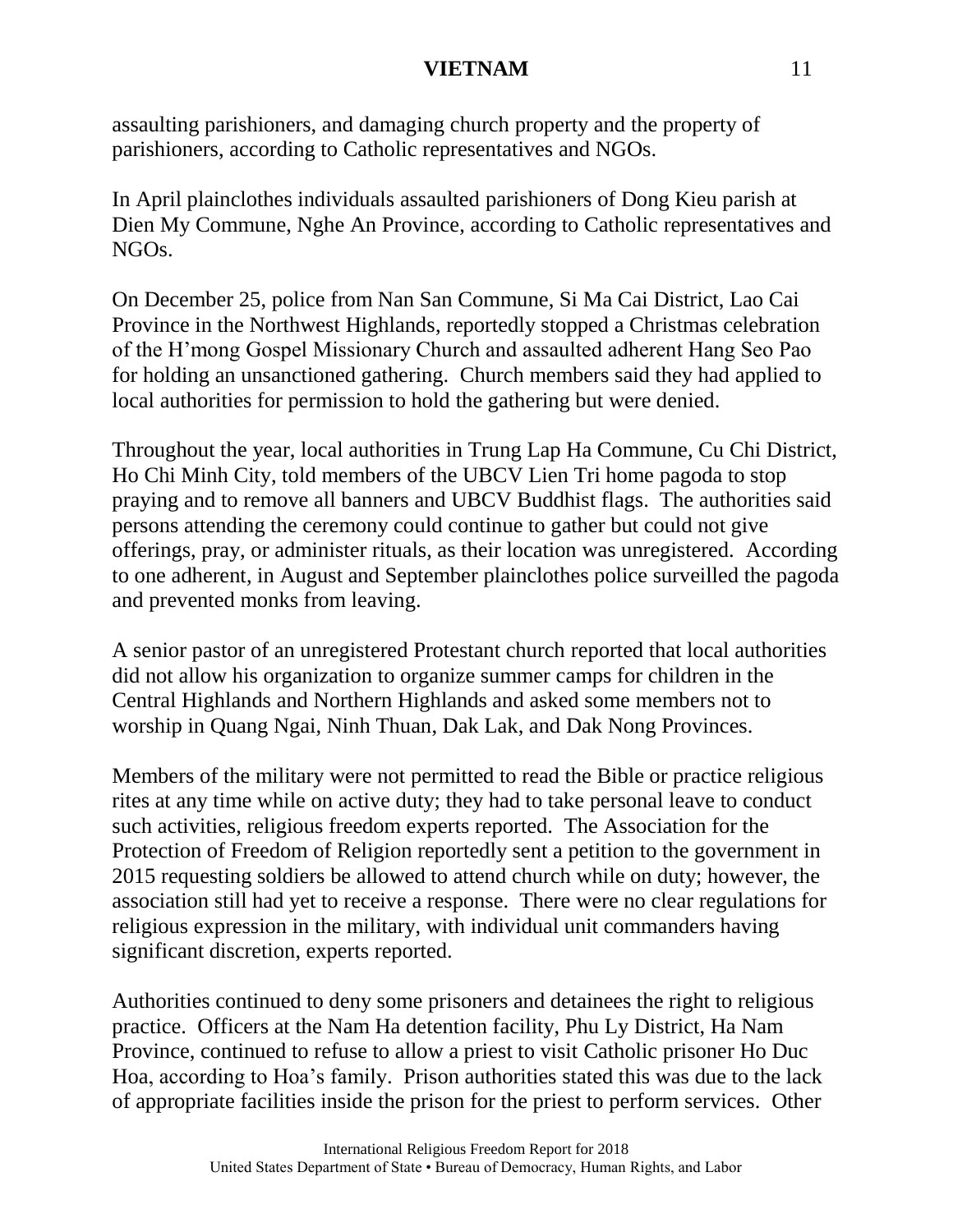prisoners continued to report they were allowed to read the Bible or other religious materials and practice their beliefs while incarcerated. According to an NGO, independent Hoa Hao adherent Bui Van Trung was able to have a censored version of the Hoa Hao scripture in prison.

Registered Protestant, Buddhist, and Cao Dai leaders reportedly did not face the same difficulties as independent or unregistered Protestant, Buddhist, and Cao Dai leaders. Media carried reports of registered religious groups celebrating festivals without impediment.

On December 18, Joseph Vu Van Thien was installed as the new Archbishop of Hanoi at a ceremony attended by Catholic leaders from Vietnam and the Vatican and by members of the diplomatic corps. The prime minister also received a highlevel Vatican delegation on December 18.

On September 24, local and central authorities permitted a Cao Dai festival commemorating the Holy Goddess Mother to be held at the Cao Dai Holy See. The festival drew the participation of hundreds of thousands of adherents and pilgrims, including foreign religious representatives, foreign diplomats, and international academia. Senior officials of Tay Ninh Province and the CRA also attended the festival.

The government stated it continued to monitor the activities of certain religious groups because of their political activism and invoked national security and solidarity provisions in the constitution and penal code to override laws and regulations providing for religious freedom. For example, the government impeded some religious gatherings and blocked attempts by religious groups to proselytize certain ethnic groups in border regions deemed sensitive, including the Central Highlands, Northwest Highlands, and certain Mekong Delta provinces.

Government treatment of foreigners seeking to worship or proselytize varied in practice from locality to locality. Foreigners were generally able to meet and conduct services. Municipal officials allowed multiple foreign religious congregations to meet. Some foreign religious congregations said they could conduct charitable activities with tacit, but not official, permission.

State-run media and progovernment websites sometimes equated particular Christian denominations and other religious groups with separatist movements, blaming them for political, economic, and social problems, particularly in remote areas in the Northwest and Central Highlands where there was a high concentration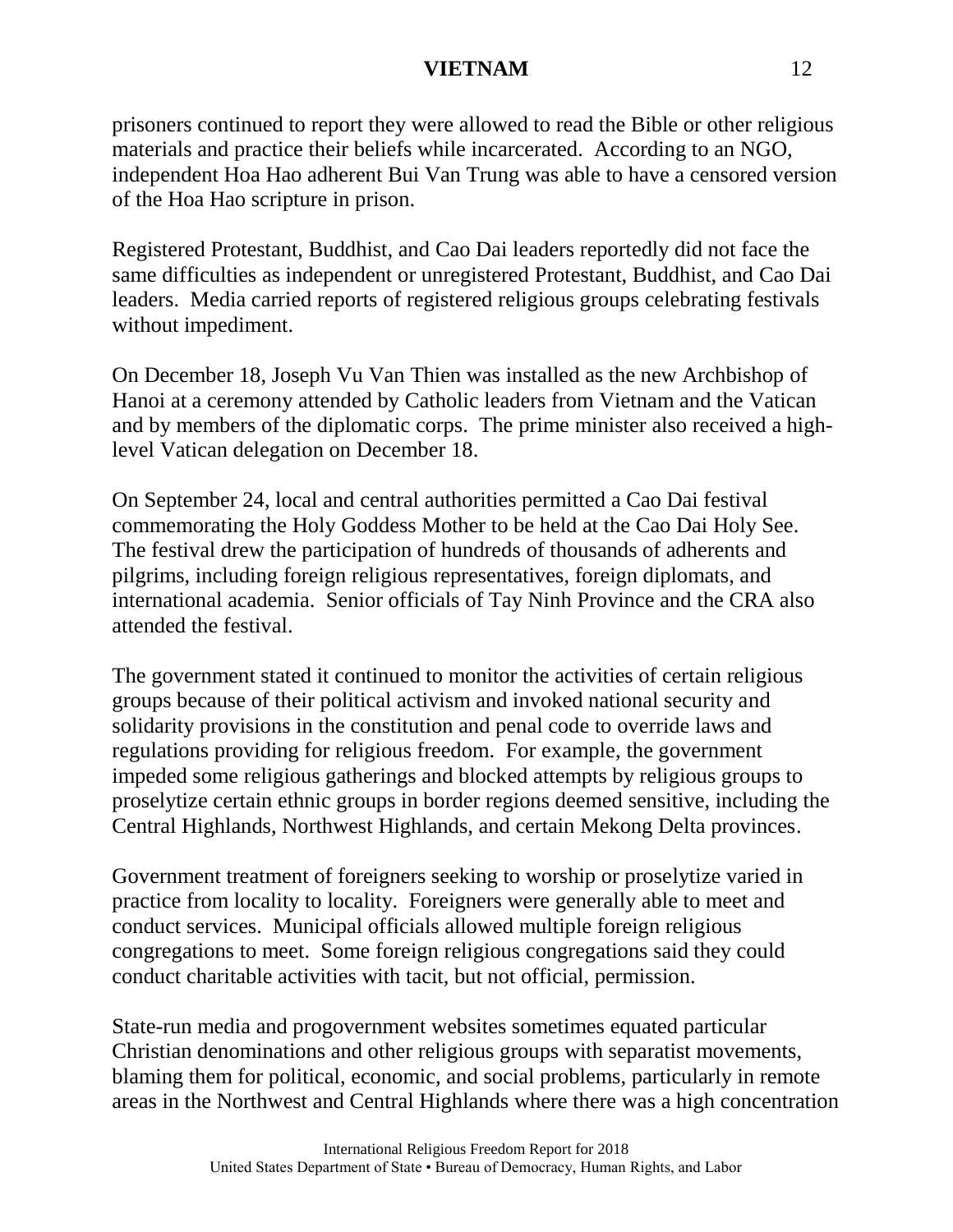of ethnic minorities. Progovernment websites repeatedly accused these groups of being "cover" for or "tools" of "hostile forces to act against the state," "disrupt the great solidarity" or "destroy the [Vietnamese] culture" and warned the public not to be "fooled." Many progovernment websites and blogs criticized various religious groups and believers who were critical of the authorities or engaged in any activities that the authorities deemed sensitive, including protests against China, the cybersecurity law, land confiscation, or various social and economic issues. Groups attracting the most vociferous criticism on these sites included priests and Catholics in the central part of the country, particularly in Nghe An Province, Falun Gong practitioners, and Protestants in the Central Highlands.

Catholic priests in the central part of the country continued to help organize a series of demonstrations calling for stronger environmental protection. Many Catholic churches in these provinces held demonstrations in June to protest draft laws on special administrative economic zones and a new restrictive cybersecurity law. Priests continued to assist parishioners in filing complaints and lawsuits against the government for financial compensation for losses suffered in the aftermath of a 2016 industrial disaster in the region. State-run media and progovernment blogs continued to publish material defaming priests who assisted activists and victims of the 2016 Formosa incident in which a steel mill discharged toxic waste into the sea, leading to a massive fish kill in the central part of the country. Priests who helped victims were reportedly pressured by authorities to leave their parishes. In February the Bishop of Vinh Diocese transferred Father Dang Huu Nam, who had served in Phu Yen Parish near the steel mill for three years. State-run media quoted the bishop as saying he was not pressured to make this decision.

Progovernment blogs published multiple articles criticizing Catholic priests and parishioners who were vocal in their opposition to the government on a variety of issues, including a cybersecurity law that human rights groups and others said could lead to violations of freedom of expression and other human rights, accusing them of receiving money from and "colluding with hostile forces with the purpose of inciting public disorder and acting against the Communist Party and State."

In August police and local authorities in Hue surrounded the local UBCV temple and reportedly harassed, intimidated, and intercepted members of the Buddhist Youth Movement as they organized the movement's annual summer camp.

Multiple Buddhist clergy of the recognized Vietnam Buddhist Sangha who supported land rights activists or were outspoken about suspected corruption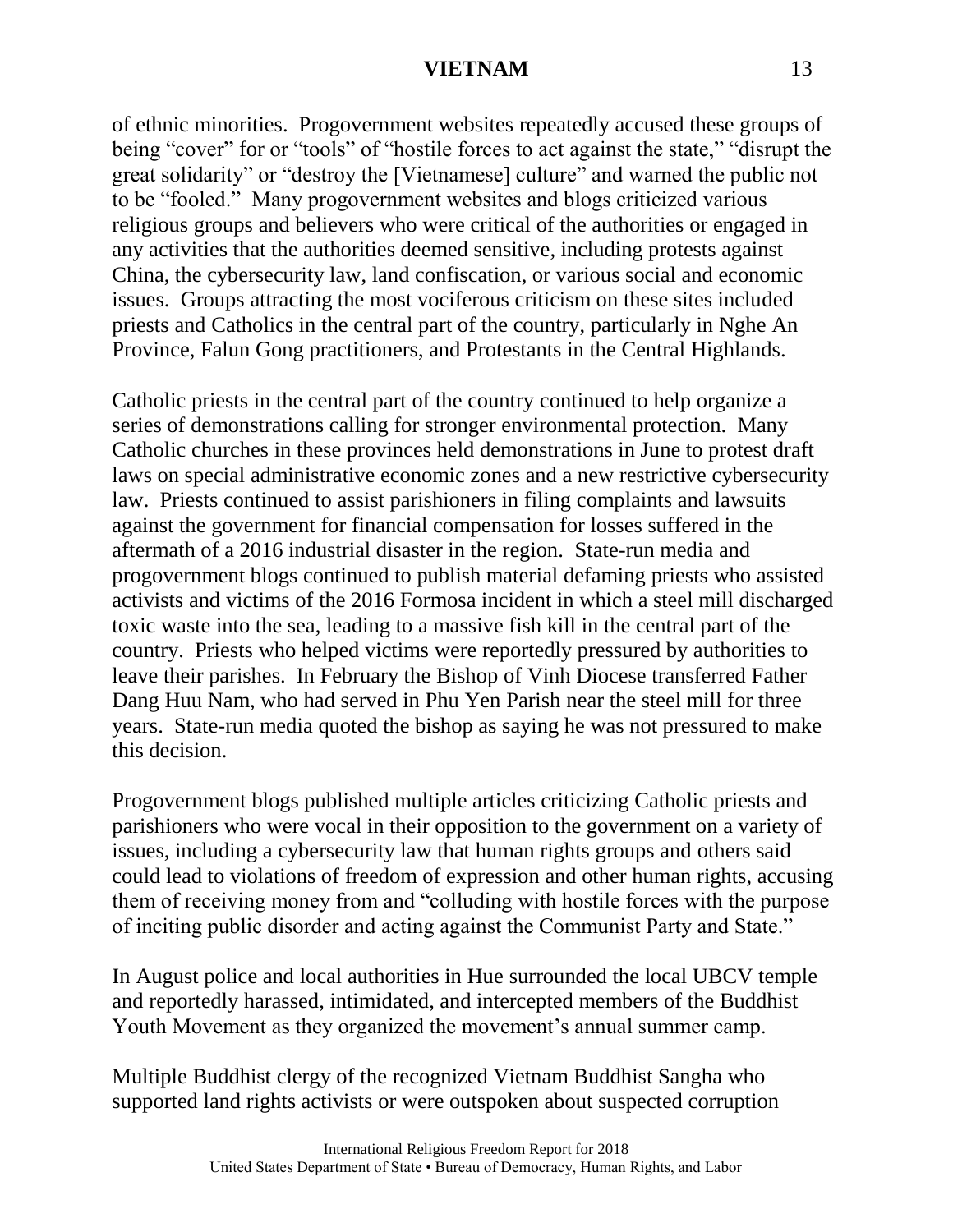within the organization reported local authorities continued to harass them and members of their pagodas, including in Bac Giang Province and in Hanoi. They said harassment included intimidation of monks and nuns, expulsion by force of clergy from their buildings, suspected plainclothes police breaking into religious buildings, the destruction of pagoda property, and theft of cash donations from villagers. Central government authorities agreed to allow at least one of these individuals, a Sangha nun, to return to her pagoda if she ceased petitioning the government.

In November UBCV Supreme Patriarch Thich Quang Do stated he left the government-sanctioned Thanh Minh Monastery in Phu Nhuan District, Ho Chi Minh City, of his own accord to travel to his home province to bless a pagoda for his family. Do subsequently returned to Ho Chi Minh City and took up residence in the UBCV-affiliated Tu Hieu Pagoda, the first time he had been able to live in a UBCV pagoda since 1998. Earlier reports, primarily on social media, said Do's superior monk, Thich Thanh Minh, had been pressured by authorities and asked Do to leave because his presence caused political and economic problems for the monastery.

Other UBCV leaders stated the government continued to monitor their activities and restrict their movements, although they were able to meet with some foreign diplomats, visit other UBCV members, and maintain contact with associates overseas. General Secretary Le Cong Cau of the UBCV reported local police closely watched him and prevented him from traveling outside Hue.

Throughout the year, Falun Gong practitioners reported harassment by authorities in numerous provinces and cities, including Cao Bang, Lang Son, Son La, Nghe An, Hue, Lam Dong, Dong Thap, Ca Mau, Ho Chi Minh City, Nha Trang, Quang Ngai, Hue, and Hanoi. Harassment included local authorities asking them to leave the parks where practitioners had gathered and other public spaces, where individuals were blaring loud music and throwing items such as fermented fish sauce on practitioners.

State media reported authorities at different levels in the Northwest Highlands, including Cao Bang, Tuyen Quang, Bac Can, and Thai Nguyen Provinces, continued to state the Duong Van Minh religious group was a threat to national security, political stability, and social order. Authorities said eliminating membership in the group was a priority. During the year, authorities in Cao Bang, Tuyen Quang, and Bac Can collectively reportedly destroyed 38 structures used to store funerary objects used by the Duong Van Minh group and burned the funerary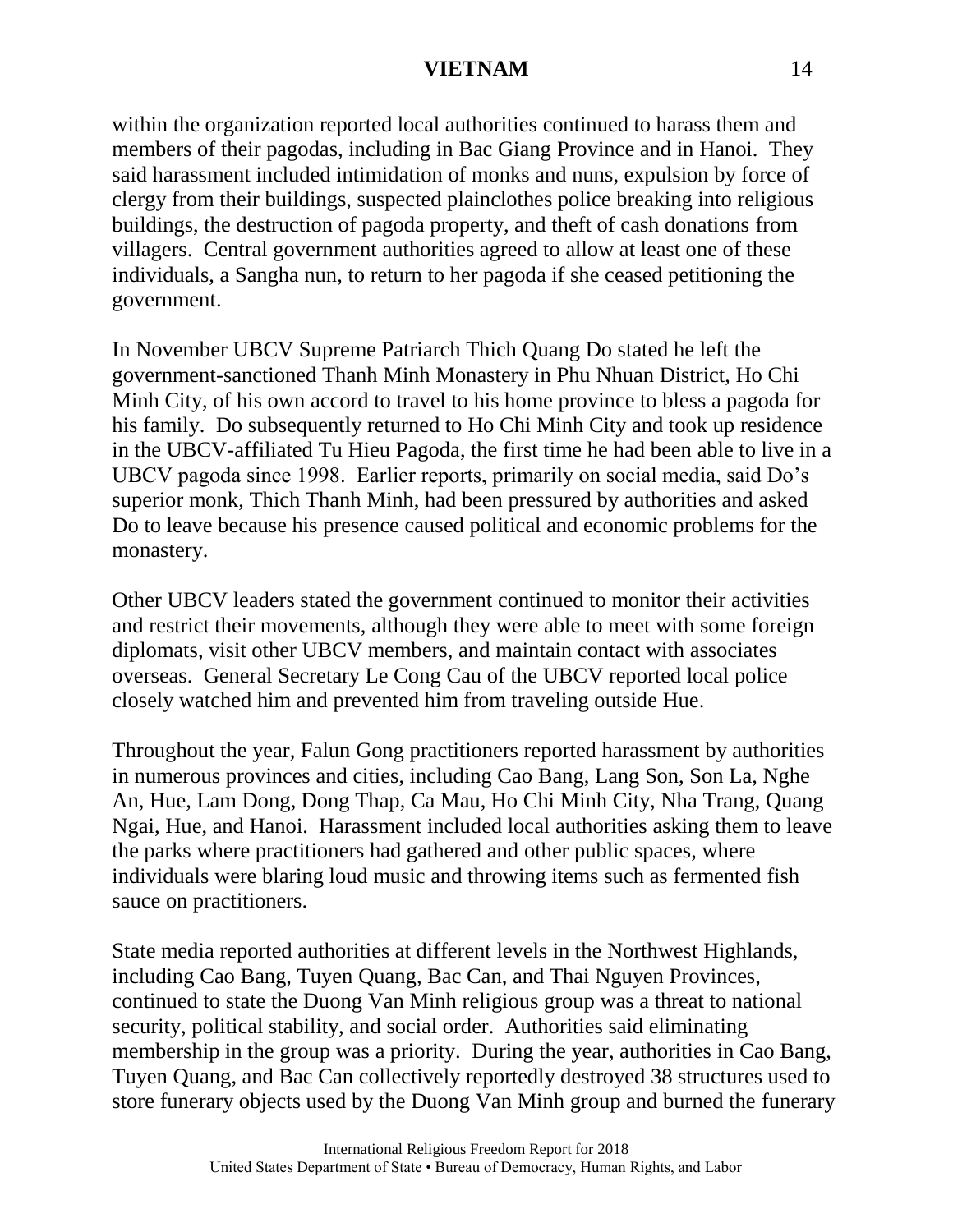objects inside. Authorities in these provinces and Thai Nguyen also reportedly encouraged schoolchildren not to follow the Duong Van Minh religion.

Throughout the year, there were numerous reports of harassment of H'mong Protestants in the Northwest and Central Highlands. Local officials in several provinces in the Central Highlands, including Doan Ket Village, Dak Ngo Commune, Tuy Duc District, Dak Nong Province, denied household registration, which is necessary for all Vietnamese citizens, to approximately 700 H'mong Christian individuals who had migrated there in recent years, according to an NGO and H'mong Protestant sources. As a result, many of their children were unable to go to school.

Some registered and unregistered Protestant groups continued to report local authorities, particularly in the Central Highlands, pressured newer congregations to affiliate with older, well-established congregations. Pastors said this practice was widespread in ethnic minority villages in Gia Lai and Kon Tum Provinces. Authorities reportedly also pressured smaller Southern Evangelical Church of Vietnam (SECV) congregations, some with as many as 100 followers, to combine into larger groups of up to 1,500 in order to be registered. Church leaders again stated such requests were unreasonable, saying many of the congregations were composed of a variety of ethnic minority groups with different languages and incongruent worship practices. Mountainous terrain and lack of infrastructure in the rural highlands prevented other SECV churches from sustaining the required minimum number of followers necessary to qualify for local registration.

Religious leaders expressed mixed views on the new Law on Belief and Religion. Some religious groups and experts continued to state the new law was a step forward in certain areas for religious freedom, including the reduced registration/recognition time and granting legal personality to religious groups. Some religious groups and experts expressed concern that a more precise legal approach and registration process could make the operations of religious groups – including registration of meeting points and clergy, expansion, and proselytization – more difficult. Religious leaders and experts continued to emphasize that the two implementing decrees, one still in draft form, and actual implementation of the law, particularly at the local level, would be critical, and expressed frustration at the uneven implementation to date.

The government organized multiple conferences and training sessions on the new law throughout the year at the local, provincial, and national levels, including a public presentation in May for Hanoi-based diplomats and government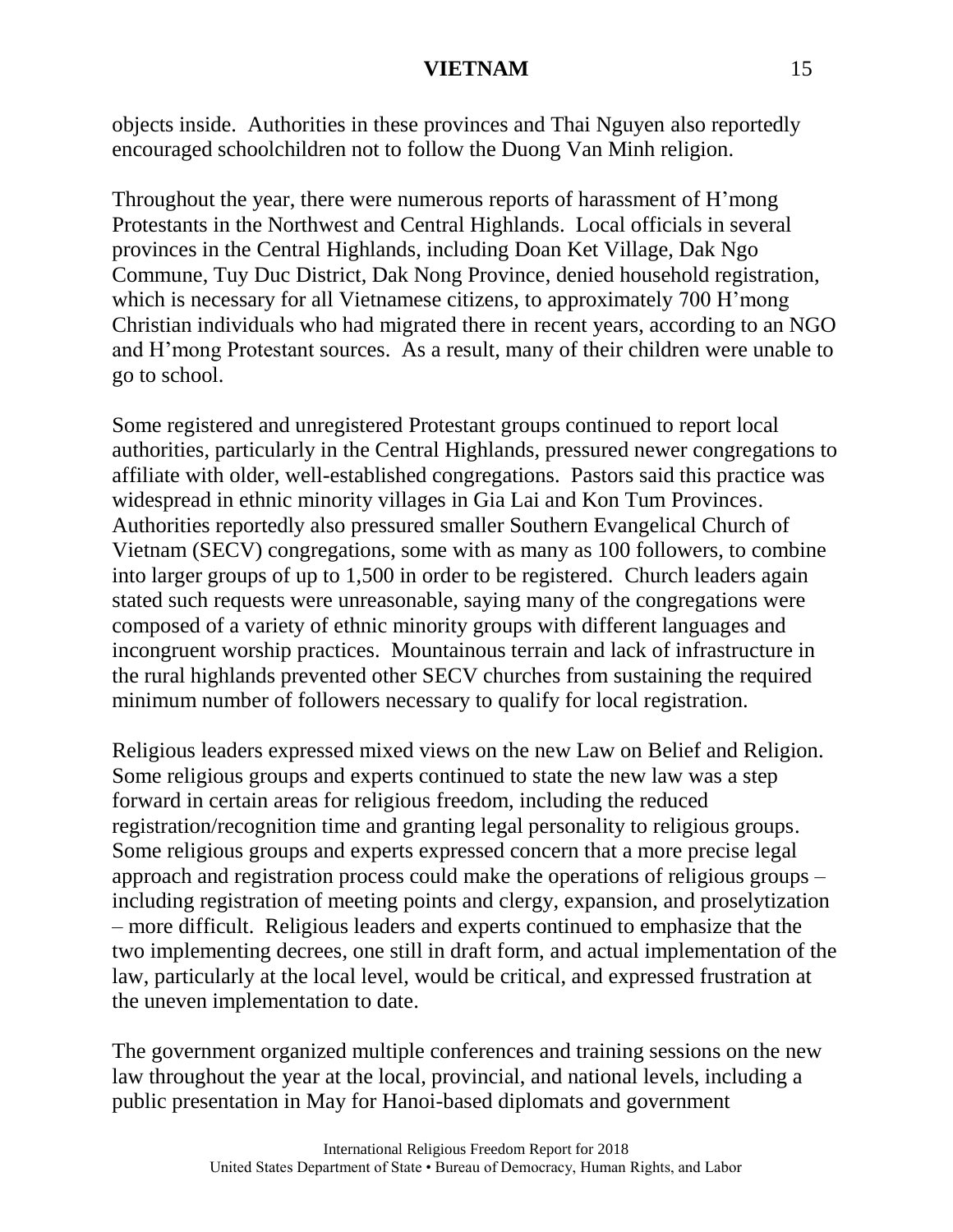implementers. Religious leaders in remote areas of An Giang Province stated they had received training on the new law and that it had been translated into local languages. Religious leaders continued to note existing laws and regulations on education, health, publishing, and construction were restrictive toward religious groups and would need to be revised to allow religious groups greater freedom to conduct such activities in practice.

Religious leaders and academics said the new law continued to enshrine in the country's legal framework significant restrictions and bureaucratic controls over religious activity. Many religious leaders expressed concern the law continued to give significant discretion to the government regarding approving or denying various types of applications. Some observers continued to say the new law was not in place to protect religious freedom but rather to serve and cater to the rules of the Communist Party. Groups also stated the law should allow religious organizations to conduct activities without the need for government approvals.

Registered and unregistered religious groups continued to state government agencies sometimes did not respond to registration applications or approval requests for religious activities within the stipulated time period, if at all, and often did not specify reasons for refusals. Some groups reported they successfully appealed local decisions to higher-level authorities through informal channels. Several religious leaders reported authorities sometimes asked for bribes to facilitate approvals. Authorities attributed the delays and denials to the failure of applicants to complete forms correctly or provide complete information. Religious groups said the process to register groups or notify activities in new locations was particularly difficult.

Churches affiliated with the ECVN had difficulty registering with local authorities in Quang Binh, Bac Giang, Bac Ninh, and Hoa Binh Provinces. The ECVN stated that more than 1,000 affiliates and a total of 500 of its meeting points were recognized, although there were many more it wished to register. Church leaders said that local authorities permitted individuals to gather without incident at unregistered meeting points in numerous provinces. Numbers were not available for the south.

Local authorities continued to cite general security concerns, such as political destabilization or potential conflict between followers of established ethnic or traditional religious beliefs and newly introduced Christian beliefs, as reasons to deny approval.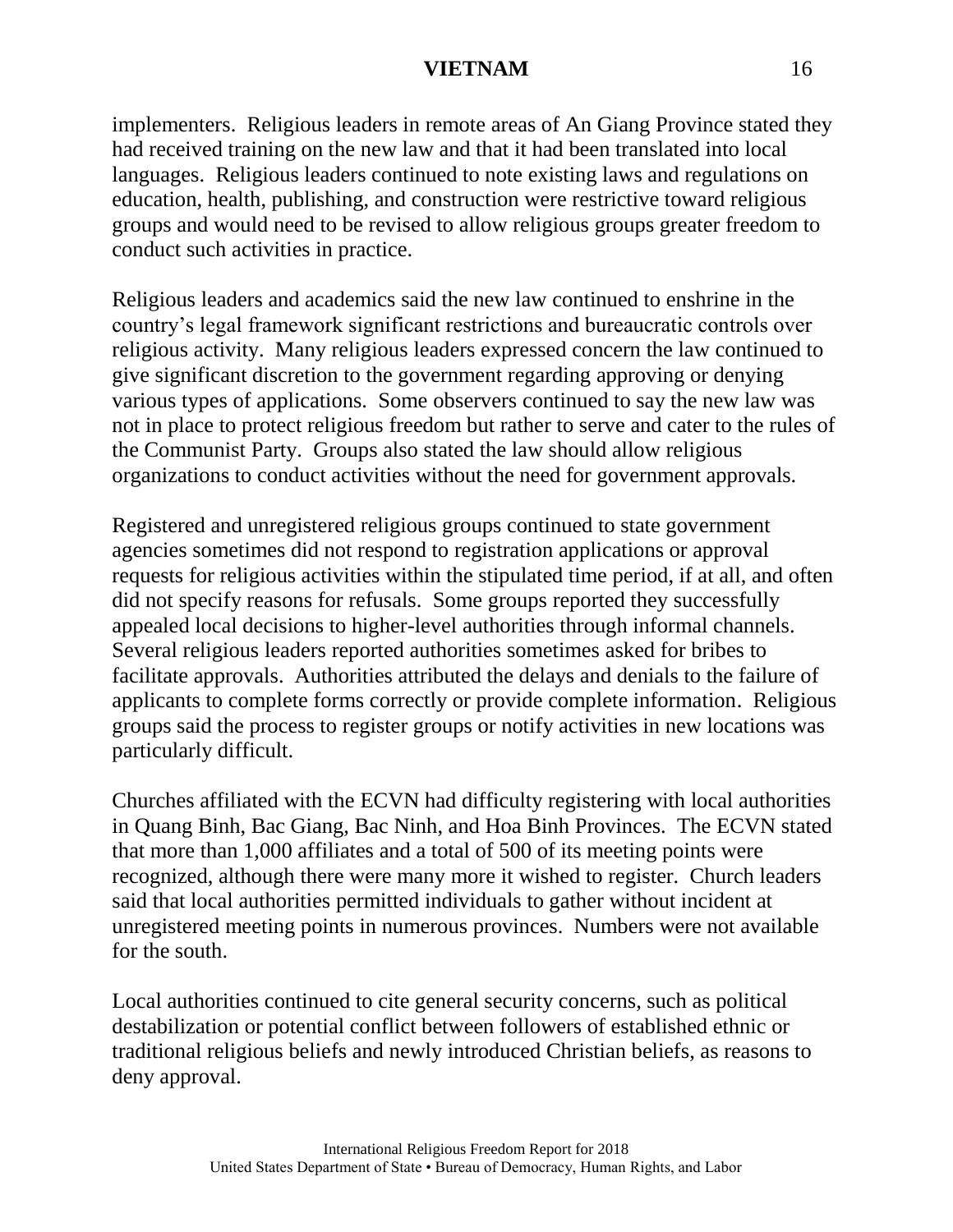According to many Catholic bishops, parishes in remote areas or with majority ethnic minority populations continued to face difficulty registering with provincial authorities, uneven and inconsistent enforcement of national laws, and a lack of accountability on the part of provincial authorities. Catholic leaders again stated the most problematic regions were in the Central Highlands (Gia Lai, Dak Lak, Dak Nong, Kon Tum, and Lam Dong Provinces), and the Northwest Highlands, including Hoa Binh, Son La, Dien Bien, Lai Chau, Lao Cai, and Yen Bai.

Hoa Binh authorities continued to deny Luong Son parish's application to become a parish-affiliate of Hoa Binh Diocese and did not respond to a similar request from Vu Ban parish, Catholic representatives reported. Authorities said the Long Son application was not complete and Vu Ban was a new parish, which the Church continued to dispute, according to Catholic authorities.

Some Buddhist, Protestant, and Cao Dai groups chose not to affiliate with any government-recognized or government-registered religious organizations, nor did they seek their own registration or recognition. Unregistered Buddhist, Cao Dai, and Christian religious groups, including members of the Interfaith Council, continued to regularly report some provincial authorities used local registration laws as a pretext to pressure, intimidate, threaten, extort, harass, and assault them, and discouraged their members' participation in the groups.

On November 9, plainclothes police in Lam Dong reportedly set fire to a storage room at the coffee plantation of Hua Phi, an unregistered Cao Dai master, the day after he met with foreign diplomats in Ho Chi Minh City. The storage room was completely destroyed, but no casualties were reported.

On September 11, the CRA granted a "certificate of registration for religious activities" to Vietnam Full Gospel Denomination at a ceremony in Ho Chi Minh City. On December 14, the CRA granted a "certificate of registration for religious activities" to the Vietnam United Gospel Outreach Church, also in Ho Chi Minh City.

The ECVN and the unregistered Vietnam Baptist Convention both reported increased difficulty gathering in well-established meeting points during the year, including in Bac Giang and Thanh Hoa Provinces. In their rejections of applications and disruptions of religious services, local authorities noted that they viewed prior gatherings as illegal and explained the meeting points had not fulfilled requirements for organizing and conducting religious gatherings. For example, they had "no legal representatives who coordinate with the authorities in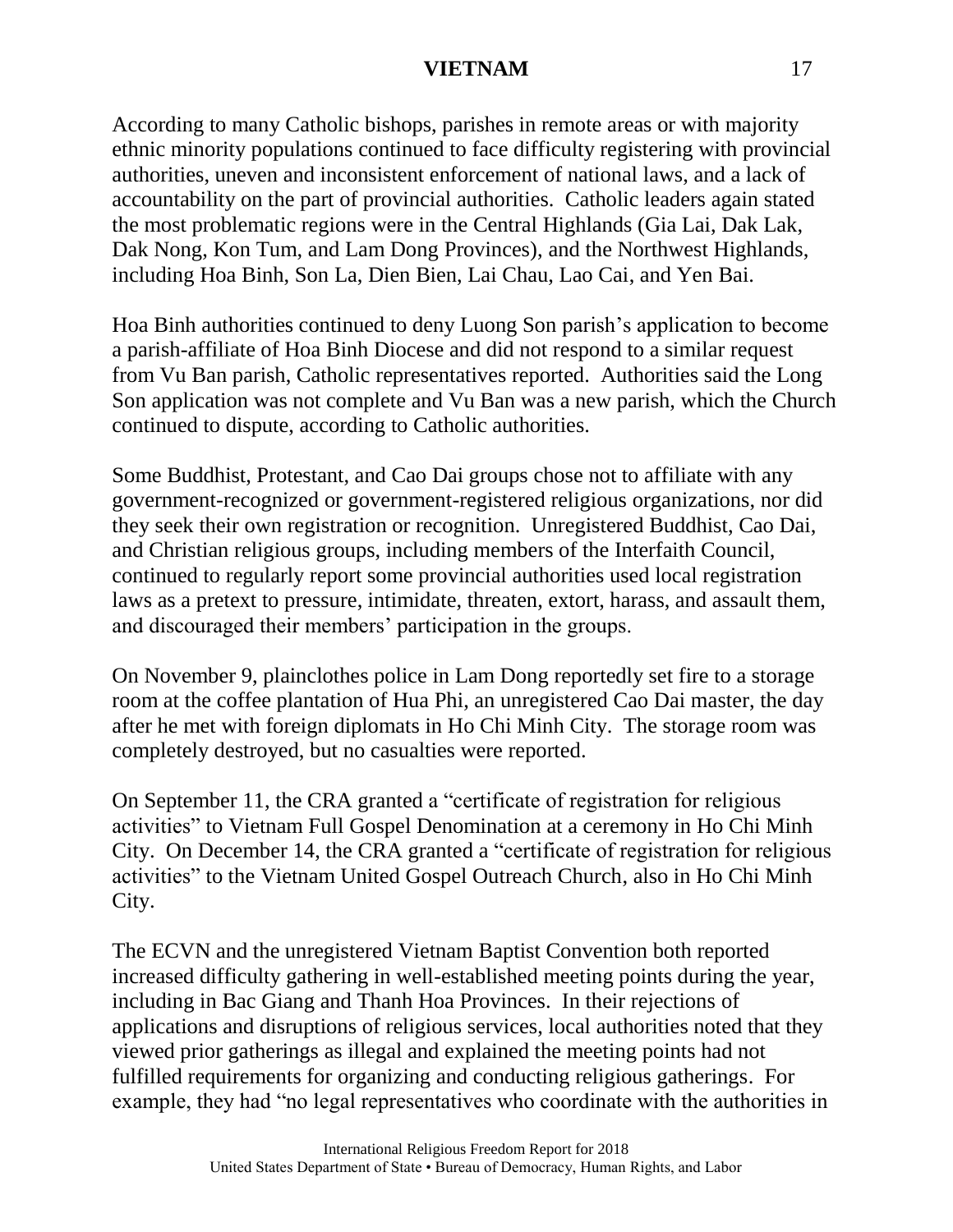exercising the state management of religious activities in line with the law" or failed "to meet order and safety requirements."

Throughout the year, independent Hoa Hao followers and activists reported local authorities, police, and suspected plainclothes police in several provinces, including An Giang, Vinh Long, and Dong Thap, and in Can Tho City established checkpoints to monitor and prevent them from travelling to the unregistered Quang Minh Pagoda, to participate in a major religious commemoration. Local authorities reportedly said the government would not allow Hoa Hao followers to commemorate anniversaries related to the life of Prophet Huynh Phu So.

On April 18, public security officials in Ko M'Leo Hamlet, Hoa Thang Commune, Buon Ma Thuot City, Dak Lak Province, came to a house church of the unregistered Evangelical Church of Christ, interrogated adherents about their religious activities, and told them not to worship in a group or teach the Bible because the church was not registered, according to an NGO. On April 27, public security officials in Ea Yong A Hamlet, Ea Yong Commune, Krong Pac District, Dak Lak Province, reportedly "invited" a churchgoer to the ward official's office for interrogation on his religious activities and the unregistered Evangelical Church of Christ. The officials forbade him to worship at home, attend services of the Evangelical Church of Christ, or attend other unregistered Protestant churches. During May and June public security officials in Tot Bioch Village, Chu Se Town, Gia Lai Province, and in Buon Ho Town, Dak Lak Province, monitored suspected evangelical Christians, interrogated them about their religious activities, and told them to recant their faith, according to an NGO.

Leaders and members of unregistered congregations reported police harassment, such as being detained for questioning, undergoing increased surveillance, and having their cell phones and Bibles confiscated. There were reports of severe harassment in Dak Lak, Kon Tum, Gia Lai, Binh Phuoc, Tra Vinh, and Phu Yen Provinces, among others.

In Muong Khuong District, Lao Cai Province, local authorities continued to prevent Catholic priests from conducting services in certain areas. A priest stated that authorities targeted him and his parishioners on July 31 after they visited parishioners in Cao Son and La Pan Tan Village at unregistered meeting points. Before the visit, the priest said he filed a registration request with the local authorities but received no response.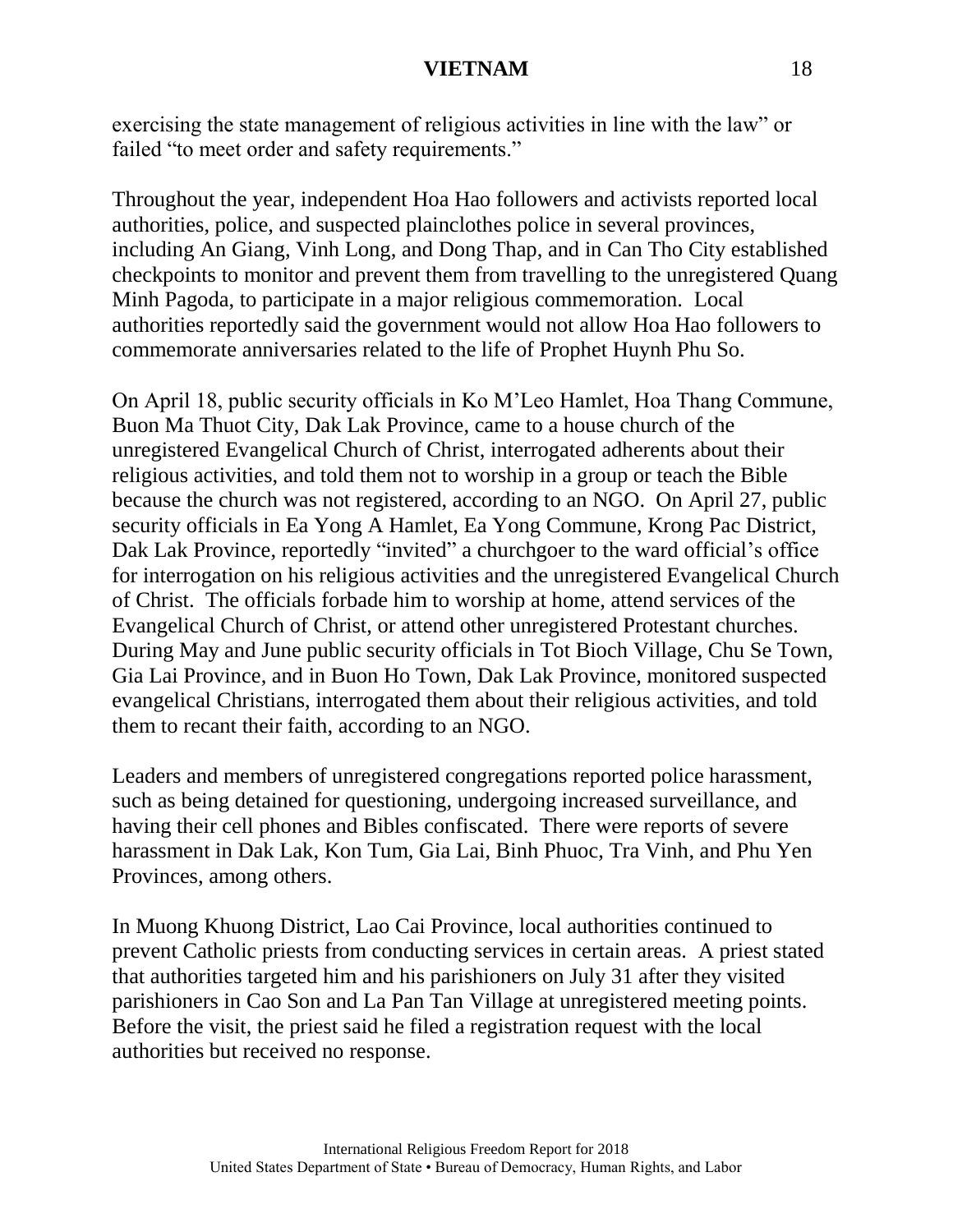Although the law prohibits publishing of all materials, including religious materials, without government approval, in practice some private, unlicensed publishing houses continued to unofficially print and distribute religious texts without active government interference. Other licensed publishers printed books on religion. Publishers had permission to print the Bible in Vietnamese and a number of other languages, including Chinese, Ede, Jarai, Banar, M'nong, H'mong, C'ho, and English. Other published texts included, but were not limited to, works pertaining to ancestor worship, Buddhism, Christianity, Islam, and Cao Dai.

On March 2, authorities permitted a showing of the film "Walk With Me," a documentary on the doctrine of Zen Buddhism master Thich Nhat Hanh. The film was reportedly shown in more than 60 theaters throughout the country.

Some Protestant church leaders, Montagnards, and followers of Duong Van Minh stated that local authorities seized their land or property partly due to their religious beliefs or that they received less compensation for seized land than others not affiliated with these groups. Provincial authorities routinely dispersed religious gatherings and directed officials to organize public renunciations of Degar Christianity or other "unauthorized Christian beliefs" among ethnic minority communities.

In July 2017, the Thua-Thien Hue Provincial People's Committee met representatives of the Thien An Monastery and Catholic Archdiocese of Hue to try to resolve a nearly 20-year-old land dispute related to the Thien An Monastery. At the end of the year, the dispute remained unresolved; both sides stated they welcomed the opportunity for dialogue.

During the year, Venerable Thich Khong Tanh and monks from the Lien Tri Pagoda, which district authorities in Ho Chi Minh City demolished in 2016, were still living at dispersed locations throughout the city. Tanh reported local authorities refused to offer any site to rebuild the pagoda other than the one previously offered in the Cat Lai area of Ho Chi Minh City, which Tanh said he found inappropriate.

On November 9 in Da Nang City, Son Tra District authorities in Da Nang City demolished the unregistered An Cu house pagoda, affiliated with the UBCV, after three years of land-use negotiations failed.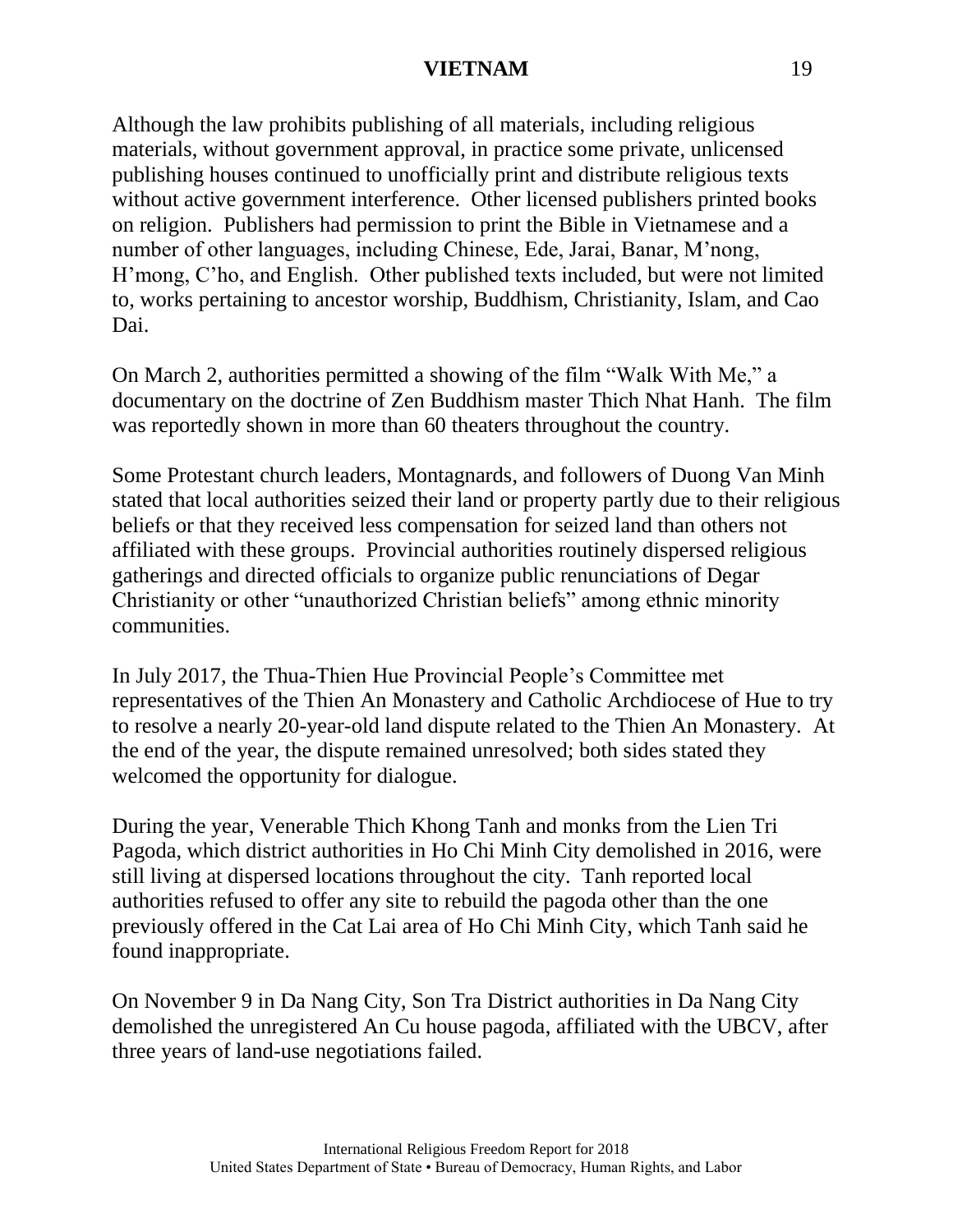Relocation discussions between authorities and leaders of the Dong Men Thanh Gia (Lovers of the Holy Cross) Thu Thiem Catholic Convent and Thu Thiem Catholic Church continued at year's end.

On September 19, the Ho Chi Minh City Department of Natural Resources and Environment announced the city had granted land-use certificates to more than 800 religious entities consisting of a total area of more than 200 hectares (500 acres). The city reportedly aimed to issue land-use certificates to all local religious groups by the end of 2019. Local authorities granted the Kon Tum Archdiocese a land-use certificate during the year.

The government continued to restrict the number of students permitted to enroll in Catholic and Protestant seminaries. The churches' leadership said the numbers allowed were inadequate to meet demand. ECVN leaders said 23 students graduated from their Bible school in the last five years. The government continued to permit them to recruit new students every two years.

On December 17 in Ho Chi Minh City, the Vietnam Seventh-day Adventist Church organized the opening ceremony of its first domestic Christian Bible College.

Authorities permitted Catholic, Protestant, Muslim, Baha'i, and Buddhist groups to provide religious education to adherents in their own facilities, and religious leaders noted increased enrollment in recent years. Students continued to participate in training sessions on fundamental Buddhist philosophy organized at pagodas nationwide during summer holidays.

Some religious leaders faced travel restrictions, and leaders and followers of certain religious groups faced restrictions on movement by government authorities. On May 14, border guards in Bo Y Border Gate, Kon Tum Province, prohibited Catholic Redemptorist Father Dinh Huu Thoai from exiting the country without providing justification for his travel.

In January, February, and May, independent Cao Dai follower Hua Phi reported local authorities did not allow him to leave Lam Dong Province for travel to Ho Chi Minh City for medical treatment. He said he was allowed to seek treatment later in the year.

During the year, authorities lifted travel restrictions on certain religious leaders. Authorities again permitted Zen Master Thich Nhat Hanh to visit Danang and Hue,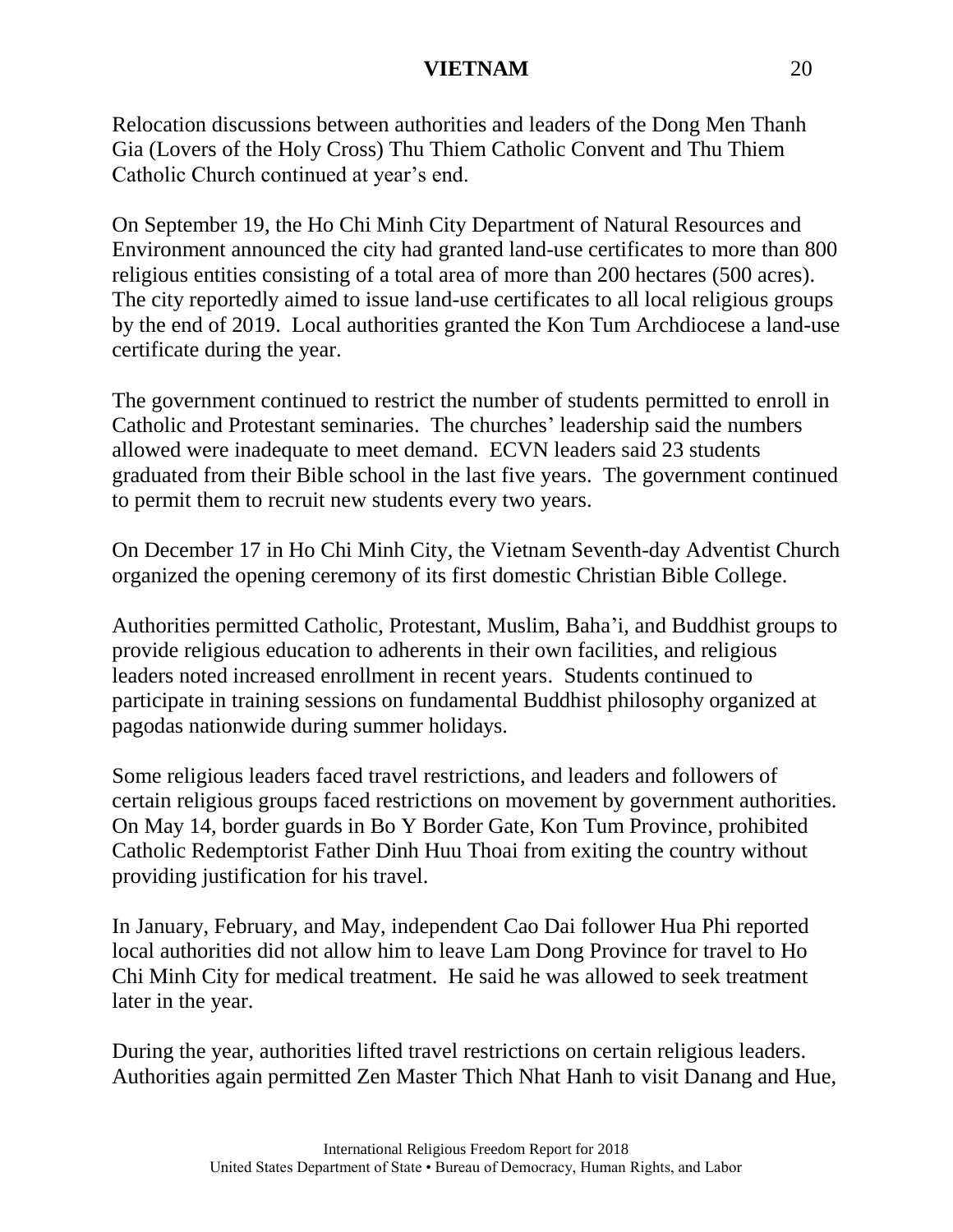his second annual visit after a decade outside the country. Hanh resided at Tu Hieu Pagoda in Hue at year's end, and adherents reported no difficulties visiting him.

Protestant and Catholic groups continued to report that legal restrictions and lack of legal clarity on operating faith-based medical and educational facilities made them wary of attempting to open hospitals or parochial schools, despite government statements welcoming religious groups to expand participation in health, education, and charitable activities. Catholic representatives said the government refused to return hospitals, clinics, and schools seized from the Catholic Church in past decades, although Catholic leaders noted modest progress with local authorities in land disputes around the country. The majority of educational facilities owned and run by religious groups continued to be kindergartens and preschools.

In several cases, local authorities permitted religious organizations to operate social services and to gather for training. For example, in Hanoi and surrounding areas, city officials continued to allow Protestant house churches to operate drug rehabilitation centers, and a church affiliated with the Full Gospel Church in Quoc Oai, a district of Hanoi, noted progress in dealing with local authorities and expanding drug treatment operations following authorities' acceptance of the Full Gospel Church's Registration of Religious Operation. The registration had eased the affiliated church's operations in areas outside Quoc Oai as well, according to the church leader.

Most representatives of religious groups continued to report adherence to a registered religious group generally did not seriously disadvantage individuals in nongovernmental civil, economic, and secular life, but that adherence to an unregistered group was more disadvantageous. Practitioners of various registered religions served in local and provincial government positions and were represented in the National Assembly. Many nationally recognized religious organizations, such as the Vietnam Buddhist Sangha, as well as other clergy and religious followers, were members of the Vietnam Fatherland Front, an umbrella group for government-affiliated organizations under the guidance of the Communist Party of Vietnam (CPV). High-ranking government officials sent greetings and visited churches during Christmas and Easter and attended Vesak activities commemorating the birth of the Buddha. The official resumes of the top three CPV leaders stated they followed no religion.

While Catholics and Protestants could serve in the enlisted ranks (including during temporary mandatory military service), commissioned officers were not permitted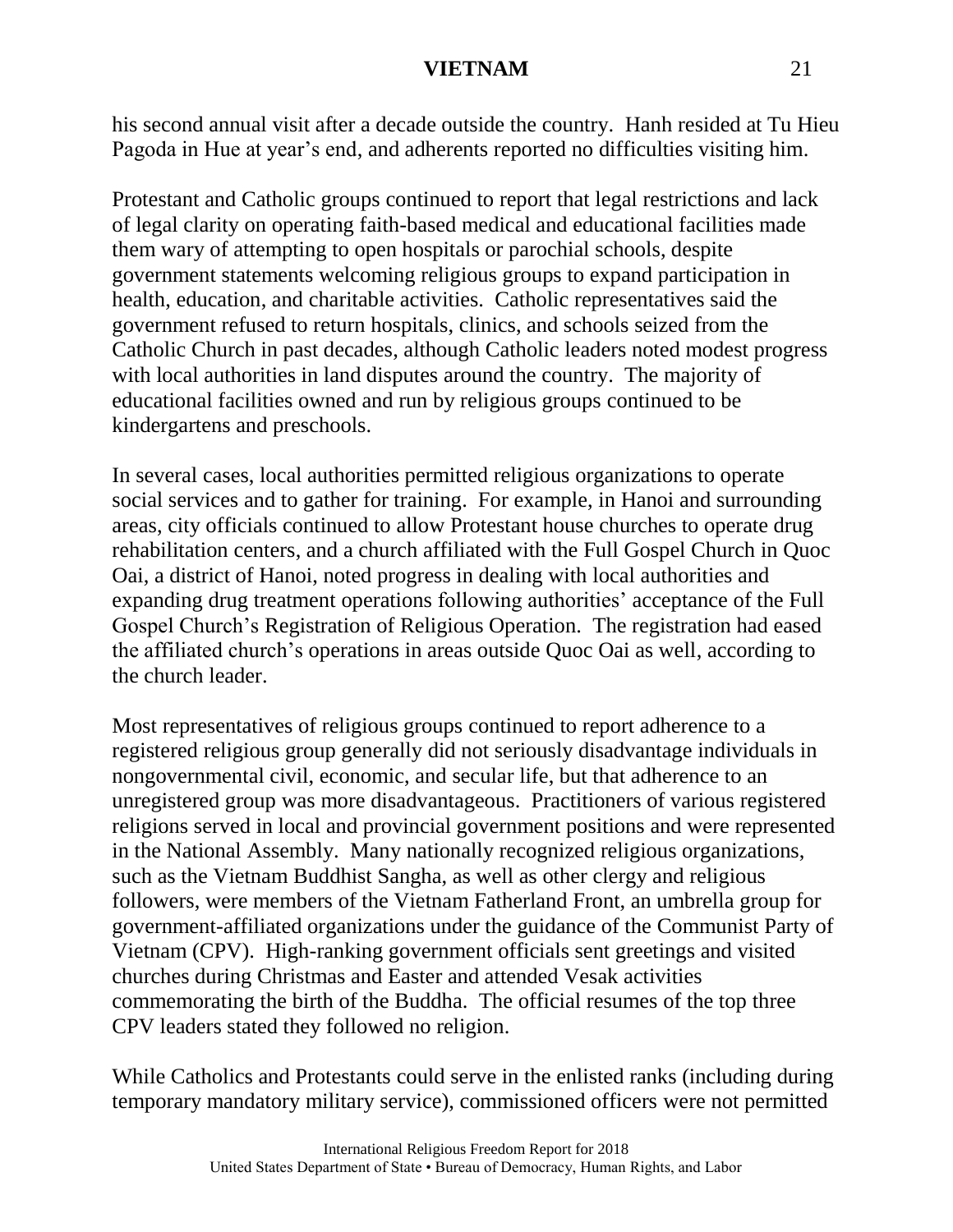to be religious believers. Religious adherents continued to be customarily excluded through the military recruitment process.

# **Section III. Status of Societal Respect for Religious Freedom**

There were several reports of registered Cao Dai adherents preventing adherents of the unsanctioned Cao Dai from performing certain religious rituals. Registered Cao Dai members prevented the family of unsanctioned Cao Dai adherent Le Van Nha from burying him in the Cuc Lac Thai Binh Cemetery on January 7, according to a report prepared by the unregistered Cao Dai. Unregistered Cao Dai also accused the registered group of demolishing graves of unregistered Cao Dai in the Cuc Lac Thai Binh Cemetery. The group also reported that in January registered Cao Dai adherents prevented an unregistered Cao Dai follower from conducting the ninth-day posthumous rites for her husband unless she used a clergy member from the registered group in Ninh Phuoc Village, Ninh Thanh Ward, Tay Ninh City, Tay Ninh Province.

There continued to be some incidents of harassment of Catholics by the progovernment Red Flag Association, although the group reportedly dissolved itself in March. On February 23, social media carried reports that members of the Red Flag Association at an elementary school at Dien Doai Commune, Dien Chau District, Nghe An Province, intimidated and beat Catholic parents meeting with the school's leadership to get more information about the expulsion of their children after they refused to pay additional school fees.

The Catholic Institute continued to meet at the Ho Chi Minh City Archdiocese's Pastoral Center located next to the St. Joseph Grand Seminary, while discussing a suitable permanent location with the city government. The current venue limited the institute's ability to accept new students because it received more applications than it could accommodate in the space.

# **Section IV. U.S. Government Policy and Engagement**

Representatives from the Embassy in Hanoi and the Consulate General in Ho Chi Minh City regularly raised concerns about religious freedom with a wide range of government officials and CPV leaders, including the president, prime minister, and senior officials in the Ministry of Foreign Affairs, the Ministry of Public Security, the CRA, and other offices in Hanoi, Ho Chi Minh City, and in various provinces and cities. They stressed to government officials that progress on religious freedom and human rights was critical to an improved bilateral relationship.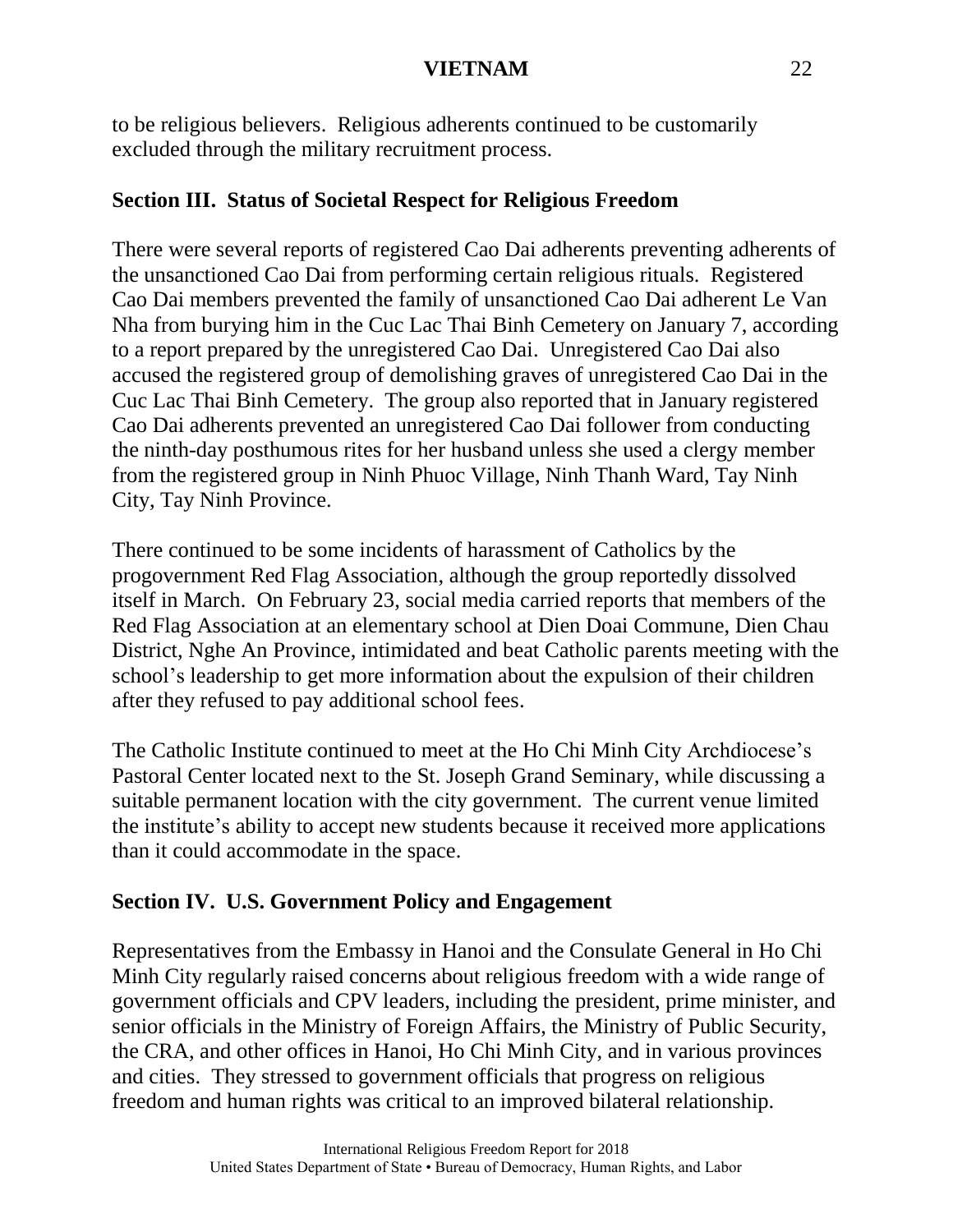The Ambassador and other officials at the embassy and consulate general urged authorities to allow all religious groups to operate freely, including the UBCV, Protestant and Catholic house churches, and independent Cao Dai and Hoa Hao groups; sought greater freedom for recognized and registered religious groups; advocated access to religious materials and clergy for those incarcerated; and urged an end to restrictions on unregistered groups. Embassy and consulate general officials raised specific cases of abuse, as well as government harassment against Catholics, Protestant groups, the UBCV, independent Hoa Hao groups, and ethnic minority house churches, with the CRA, the Ministry of Foreign Affairs, and provincial- and local-level authorities. U.S. government officials called for the increased registration of church congregations around the country and for improvement in registration policies to make them more uniform and transparent. U.S. government officials also urged the government to resolve peacefully outstanding land-rights disputes with religious organizations.

The U.S. Ambassador at Large for International Religious Freedom met with the Chairman of the CRA in Washington, D.C. in July and raised concerns about implementation of the new law, the status of religious believers detained or imprisoned, and the situation of ethnic religious minority groups. The Ambassador at Large and a senior official from the Department of State Bureau of Democracy, Human Rights, and Labor raised issues of religious freedom during the annual U.S. Vietnam Human Rights Dialogue in Washington.

Representatives of the Department of State Office of International Religious Freedom visited Vietnam in November and met with government officials from the MFA and the CRA as well as with registered and unregistered religious groups to discuss implementation of the Law on Belief and Religion and advocate for increased religious freedom, including allowing both registered and unregistered groups to exercise their rights freely, seeking accountability for reports of government harassment, and resolving lands-rights issues.

The Ambassador and embassy and consulate general officials met with religious leaders from both registered and unregistered religious groups and attended religious ceremonies to demonstrate support for religious freedom. On December 11, the Ambassador and the Consul General visited Zen Master Thich Nhat Hanh in Tu Hieu Pagoda in Thua Thien, Hue. On September 24, the Consul General addressed an estimated one hundred thousand attendees at the registered Cao Dai Holy Mother Goddess Festival in Tay Ninh Province and underscored the U.S. commitment to religious freedom. Senior embassy and consulate officials at every